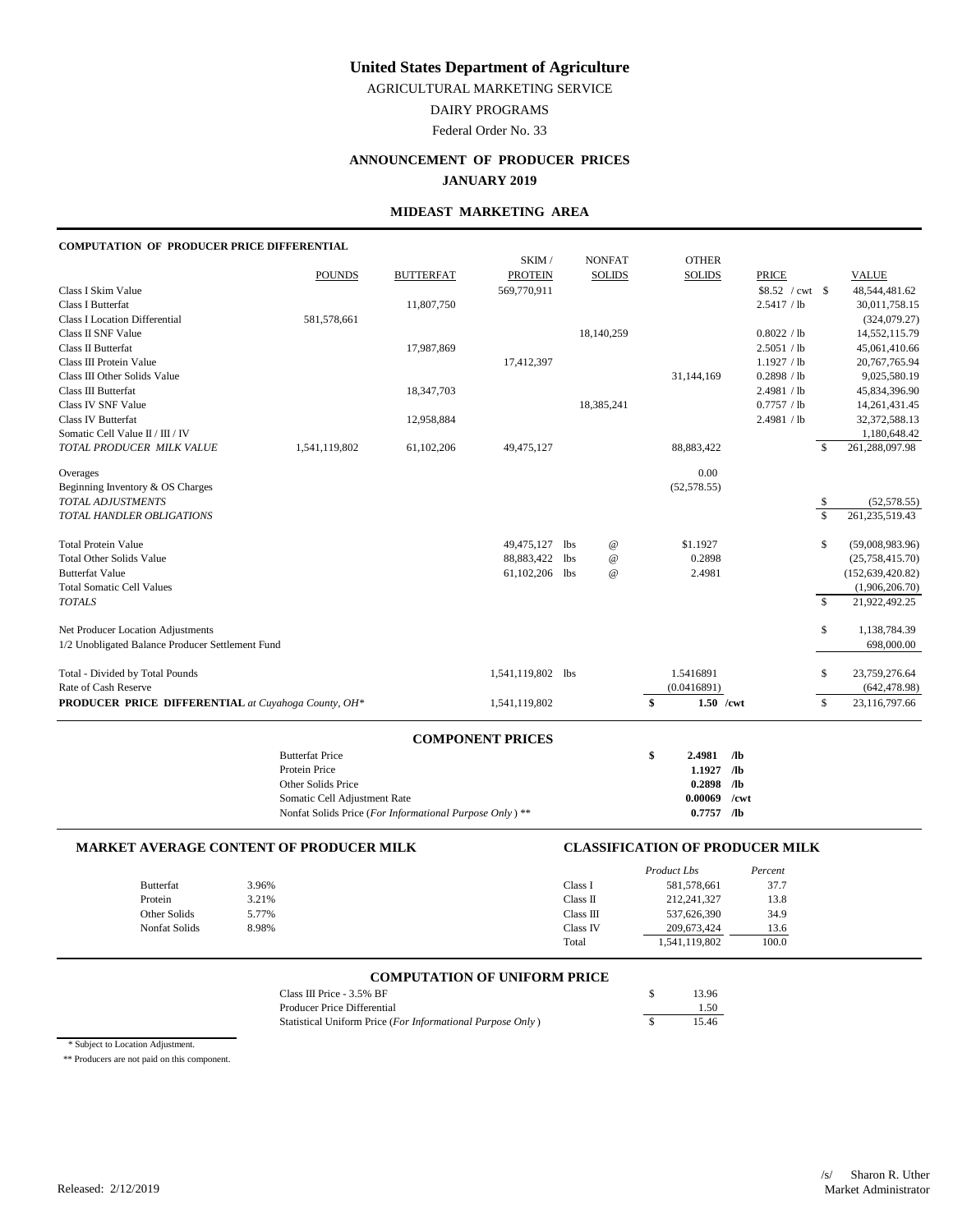AGRICULTURAL MARKETING SERVICE

DAIRY PROGRAMS

Federal Order No. 33

# **ANNOUNCEMENT OF PRODUCER PRICES**

# **FEBRUARY 2019**

## **MIDEAST MARKETING AREA**

### **COMPUTATION OF PRODUCER PRICE DIFFERENTIAL**

|                                                     |                                                         |                  | SKIM /                  |            | <b>NONFAT</b>             | <b>OTHER</b>      |                 |                    |                    |
|-----------------------------------------------------|---------------------------------------------------------|------------------|-------------------------|------------|---------------------------|-------------------|-----------------|--------------------|--------------------|
|                                                     | <b>POUNDS</b>                                           | <b>BUTTERFAT</b> | <b>PROTEIN</b>          |            | <b>SOLIDS</b>             | <b>SOLIDS</b>     | <b>PRICE</b>    |                    | <b>VALUE</b>       |
| Class I Skim Value                                  |                                                         |                  | 516,664,084             |            |                           |                   | \$8.80 / cwt \$ |                    | 45,466,439.39      |
| <b>Class I Butterfat</b>                            |                                                         | 10,635,512       |                         |            |                           |                   | 2.5162 / lb     |                    | 26,761,075.27      |
| <b>Class I Location Differential</b>                | 527,299,596                                             |                  |                         |            |                           |                   |                 |                    | (245, 279.43)      |
| Class II SNF Value                                  |                                                         |                  |                         |            | 15,504,477                |                   | 0.8333 / lb     |                    | 12,919,880.71      |
| Class II Butterfat                                  |                                                         | 15,804,484       |                         |            |                           |                   | 2.5415 / lb     |                    | 40,167,096.08      |
| Class III Protein Value                             |                                                         |                  | 17,427,739              |            |                           |                   | 1.1776 / lb     |                    | 20,522,905.45      |
| Class III Other Solids Value                        |                                                         |                  |                         |            |                           | 31,280,751        | 0.2631 / lb     |                    | 8,229,965.58       |
| Class III Butterfat                                 |                                                         | 18,228,179       |                         |            |                           |                   | 2.5345 / lb     |                    | 46,199,319.66      |
| Class IV SNF Value                                  |                                                         |                  |                         |            | 20.105.761                |                   | 0.8041 / lb     |                    | 16,167,042.42      |
| Class IV Butterfat                                  |                                                         | 13,807,231       |                         |            |                           |                   | 2.5345 / lb     |                    | 34,994,427.01      |
| Somatic Cell Value II / III / IV                    |                                                         |                  |                         |            |                           |                   |                 |                    | 1,139,271.86       |
| TOTAL PRODUCER MILK VALUE                           | 1,477,089,024                                           | 58,475,406       | 47,354,644              |            |                           | 85,235,370        |                 | $\mathcal{S}$      | 252,322,144.00     |
| Overages                                            |                                                         |                  |                         |            |                           | 114,041.43        |                 |                    |                    |
| Beginning Inventory & OS Charges                    |                                                         |                  |                         |            |                           | (58, 319.99)      |                 |                    |                    |
| <b>TOTAL ADJUSTMENTS</b>                            |                                                         |                  |                         |            |                           |                   |                 | \$                 | 55,721.44          |
| TOTAL HANDLER OBLIGATIONS                           |                                                         |                  |                         |            |                           |                   |                 | $\mathbb{S}$       | 252,377,865.44     |
| <b>Total Protein Value</b>                          |                                                         |                  | 47,354,644              | <b>lbs</b> | $^\text{\textregistered}$ | \$1.1776          |                 | \$                 | (55,764,828.78)    |
| <b>Total Other Solids Value</b>                     |                                                         |                  | 85,235,370              | <b>lbs</b> | $^\text{\textregistered}$ | 0.2631            |                 |                    | (22, 425, 425.83)  |
| <b>Butterfat Value</b>                              |                                                         |                  | 58,475,406 lbs          |            | $\omega$                  | 2.5345            |                 |                    | (148, 205, 916.52) |
| <b>Total Somatic Cell Values</b>                    |                                                         |                  |                         |            |                           |                   |                 |                    | (1,786,519.06)     |
| <b>TOTALS</b>                                       |                                                         |                  |                         |            |                           |                   |                 | $\mathbf{\hat{S}}$ | 24, 195, 175. 25   |
| Net Producer Location Adjustments                   |                                                         |                  |                         |            |                           |                   |                 | \$                 | 1,099,034.06       |
| 1/2 Unobligated Balance Producer Settlement Fund    |                                                         |                  |                         |            |                           |                   |                 |                    | 684,000.00         |
| Total - Divided by Total Pounds                     |                                                         |                  | 1,477,089,024 lbs       |            |                           | 1.7587436         |                 | \$                 | 25,978,209.31      |
| Rate of Cash Reserve                                |                                                         |                  |                         |            |                           | (0.0487436)       |                 |                    | (719, 986.37)      |
| PRODUCER PRICE DIFFERENTIAL at Cuyahoga County, OH* |                                                         |                  | 1,477,089,024           |            |                           | \$<br>$1.71$ /cwt |                 | $\mathbf{\hat{S}}$ | 25,258,222.94      |
|                                                     |                                                         |                  |                         |            |                           |                   |                 |                    |                    |
|                                                     | <b>Butterfat Price</b>                                  |                  | <b>COMPONENT PRICES</b> |            |                           | \$<br>2.5345      | /1 <sub>b</sub> |                    |                    |
|                                                     | Protein Price                                           |                  |                         |            |                           | 1.1776 /lb        |                 |                    |                    |
|                                                     | Other Solids Price                                      |                  |                         |            |                           | $0.2631$ /lb      |                 |                    |                    |
|                                                     | Somatic Cell Adjustment Rate                            |                  |                         |            |                           | 0.00070           | /cwt            |                    |                    |
|                                                     | Nonfat Solids Price (For Informational Purpose Only) ** |                  |                         |            |                           | $0.8041$ /lb      |                 |                    |                    |
|                                                     |                                                         |                  |                         |            |                           |                   |                 |                    |                    |

#### **MARKET AVERAGE CONTENT OF PRODUCER MILK CLASSIFICATION OF PRODUCER MILK**

|                  |       |           | Product Lbs   | Percent |
|------------------|-------|-----------|---------------|---------|
| <b>Butterfat</b> | 3.96% | Class I   | 527,299,596   | 35.7    |
| Protein          | 3.21% | Class II  | 181,871,270   | 12.3    |
| Other Solids     | 5.77% | Class III | 539,086,947   | 36.5    |
| Nonfat Solids    | 8.98% | Class IV  | 228,831,211   | 15.5    |
|                  |       | Total     | 1,477,089,024 | 100.0   |

# **COMPUTATION OF UNIFORM PRICE**

| Class III Price $-3.5\%$ BF                                | 13.89 |
|------------------------------------------------------------|-------|
| Producer Price Differential                                | 1 7 1 |
| Statistical Uniform Price (For Informational Purpose Only) | 15.60 |

\* Subject to Location Adjustment.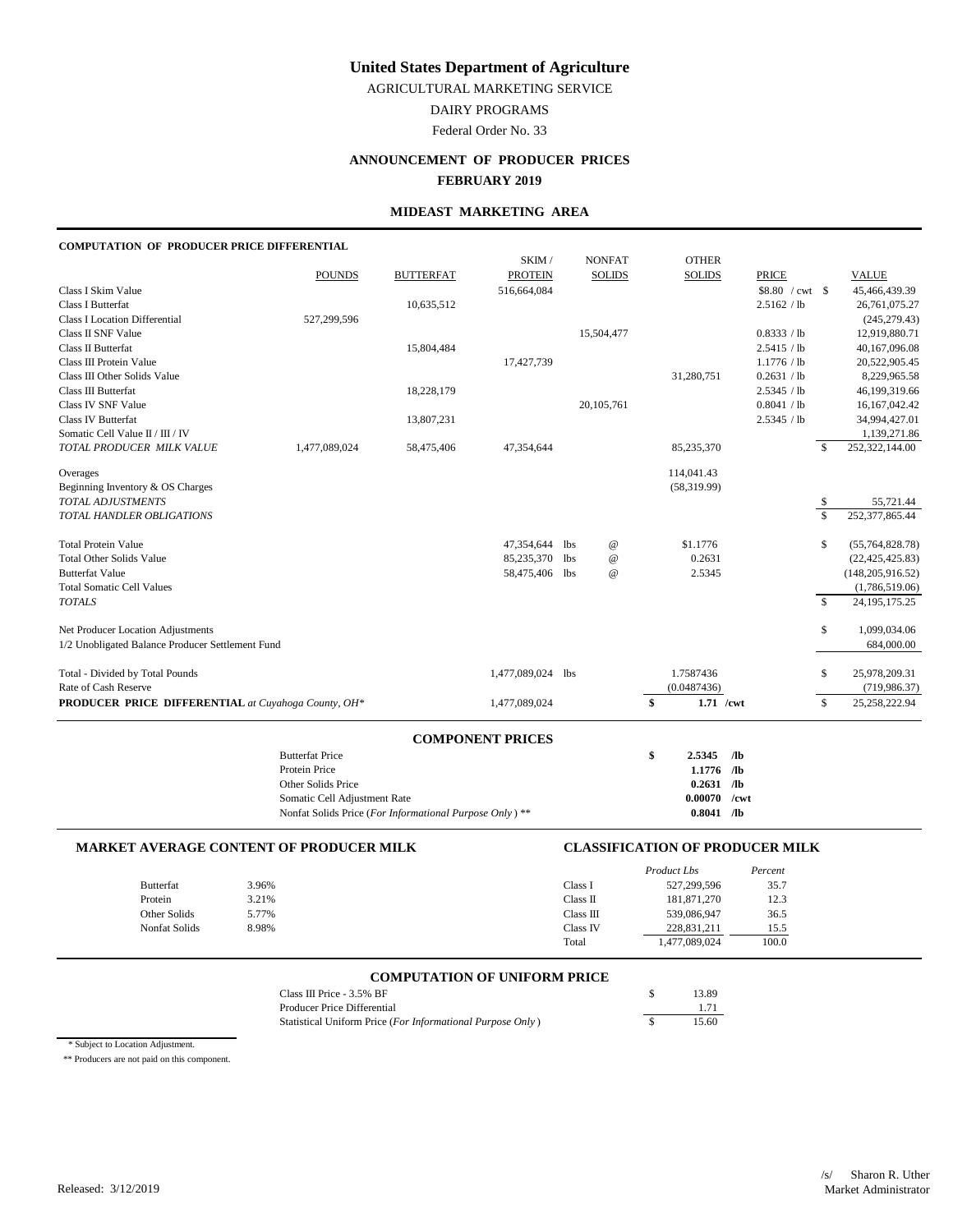AGRICULTURAL MARKETING SERVICE

DAIRY PROGRAMS

Federal Order No. 33

# **ANNOUNCEMENT OF PRODUCER PRICES**

### **MARCH 2019**

## **MIDEAST MARKETING AREA**

#### **COMPUTATION OF PRODUCER PRICE DIFFERENTIAL**

|                                                     |                                                         |                  | SKIM /                  |     | <b>NONFAT</b>   | <b>OTHER</b>         |                  |                    |                     |
|-----------------------------------------------------|---------------------------------------------------------|------------------|-------------------------|-----|-----------------|----------------------|------------------|--------------------|---------------------|
|                                                     | <b>POUNDS</b>                                           | <b>BUTTERFAT</b> | <b>PROTEIN</b>          |     | <b>SOLIDS</b>   | <b>SOLIDS</b>        | <b>PRICE</b>     |                    | <b>VALUE</b>        |
| Class I Skim Value                                  |                                                         |                  | 549,275,202             |     |                 |                      | $$9.25$ / cwt \$ |                    | 50,807,956.22       |
| <b>Class I Butterfat</b>                            |                                                         | 11,418,717       |                         |     |                 |                      | 2.5870 / lb      |                    | 29,540,220.91       |
| <b>Class I Location Differential</b>                | 560,693,919                                             |                  |                         |     |                 |                      |                  |                    | (258, 035.18)       |
| Class II SNF Value                                  |                                                         |                  |                         |     | 18,681,222      |                      | 0.8833 / lb      |                    | 16,501,123.38       |
| Class II Butterfat                                  |                                                         | 19,121,969       |                         |     |                 |                      | 2.5531 / lb      |                    | 48,820,299.10       |
| Class III Protein Value                             |                                                         |                  | 20,336,395              |     |                 |                      | 1.6303 / lb      |                    | 33,154,424.74       |
| Class III Other Solids Value                        |                                                         |                  |                         |     |                 | 36,792,054           | 0.2200 / lb      |                    | 8,094,251.88        |
| Class III Butterfat                                 |                                                         | 21,039,088       |                         |     |                 |                      | 2.5461 / lb      |                    | 53,567,621.97       |
| Class IV SNF Value                                  |                                                         |                  |                         |     | 22,180,456      |                      | 0.7832 / lb      |                    | 17,371,733.12       |
| <b>Class IV Butterfat</b>                           |                                                         | 13,805,268       |                         |     |                 |                      | 2.5461 / lb      |                    | 35,149,592.86       |
| Somatic Cell Value II / III / IV                    |                                                         |                  |                         |     |                 |                      |                  |                    | 1,513,446.02        |
| TOTAL PRODUCER MILK VALUE                           | 1,664,546,966                                           | 65,385,042       | 53,090,327              |     |                 | 96,174,889           |                  | \$                 | 294,262,635.02      |
| Overages                                            |                                                         |                  |                         |     |                 | 1,782.32             |                  |                    |                     |
| Beginning Inventory & OS Charges                    |                                                         |                  |                         |     |                 | 2,193.14             |                  |                    |                     |
| TOTAL ADJUSTMENTS                                   |                                                         |                  |                         |     |                 |                      |                  | \$                 | 3,975.46            |
| TOTAL HANDLER OBLIGATIONS                           |                                                         |                  |                         |     |                 |                      |                  | $\mathbb{S}$       | 294,266,610.48      |
| <b>Total Protein Value</b>                          |                                                         |                  | 53,090,327              | lbs | $^{\copyright}$ | \$1.6303             |                  | \$                 | (86, 553, 160.14)   |
| <b>Total Other Solids Value</b>                     |                                                         |                  | 96,174,889              | 1bs | $^{\copyright}$ | 0.22                 |                  |                    | (21, 158, 475.58)   |
| <b>Butterfat Value</b>                              |                                                         |                  | 65,385,042 lbs          |     | $^{\copyright}$ | 2.5461               |                  |                    | (166, 476, 855, 44) |
| <b>Total Somatic Cell Values</b>                    |                                                         |                  |                         |     |                 |                      |                  |                    | (2,298,548.86)      |
| <b>TOTALS</b>                                       |                                                         |                  |                         |     |                 |                      |                  | $\mathbf{\hat{S}}$ | 17,779,570.46       |
| Net Producer Location Adjustments                   |                                                         |                  |                         |     |                 |                      |                  | \$                 | 1,274,533.46        |
| 1/2 Unobligated Balance Producer Settlement Fund    |                                                         |                  |                         |     |                 |                      |                  |                    | 756,000.00          |
| Total - Divided by Total Pounds                     |                                                         |                  | 1,664,546,966 lbs       |     |                 | 1.1901199            |                  | \$                 | 19,810,103.92       |
| Rate of Cash Reserve                                |                                                         |                  |                         |     |                 | (0.0401199)          |                  |                    | (667, 814.58)       |
| PRODUCER PRICE DIFFERENTIAL at Cuyahoga County, OH* |                                                         |                  | 1,664,546,966           |     |                 | \$<br>$1.15$ /cwt    |                  | $\mathbb{S}$       | 19,142,289.34       |
|                                                     |                                                         |                  |                         |     |                 |                      |                  |                    |                     |
|                                                     | <b>Butterfat Price</b>                                  |                  | <b>COMPONENT PRICES</b> |     |                 | \$<br>2.5461<br>/lb  |                  |                    |                     |
|                                                     | Protein Price                                           |                  |                         |     |                 | $\sqrt{a}$<br>1.6303 |                  |                    |                     |
|                                                     | Other Solids Price                                      |                  |                         |     |                 | 0.2200               | /1 <sub>b</sub>  |                    |                     |
|                                                     | Somatic Cell Adjustment Rate                            |                  |                         |     |                 | 0.00077              | /cwt             |                    |                     |
|                                                     | Nonfat Solids Price (For Informational Purpose Only) ** |                  |                         |     |                 | $0.7832$ /lb         |                  |                    |                     |
|                                                     |                                                         |                  |                         |     |                 |                      |                  |                    |                     |

#### **MARKET AVERAGE CONTENT OF PRODUCER MILK CLASSIFICATION OF PRODUCER MILK**

|               |       |           | Product Lbs   | Percent |
|---------------|-------|-----------|---------------|---------|
| Butterfat     | 3.93% | Class I   | 560,693,919   | 33.7    |
| Protein       | 3.19% | Class II  | 219, 367, 456 | 13.2    |
| Other Solids  | 5.78% | Class III | 633,125,340   | 38.0    |
| Nonfat Solids | 8.97% | Class IV  | 251,360,251   | 15.1    |
|               |       | Total     | 1,664,546,966 | 100.0   |

# **COMPUTATION OF UNIFORM PRICE**

| Class III Price - 3.5% BF                                  | 15.04 |
|------------------------------------------------------------|-------|
| Producer Price Differential                                | 1.15  |
| Statistical Uniform Price (For Informational Purpose Only) | 16.19 |

\* Subject to Location Adjustment.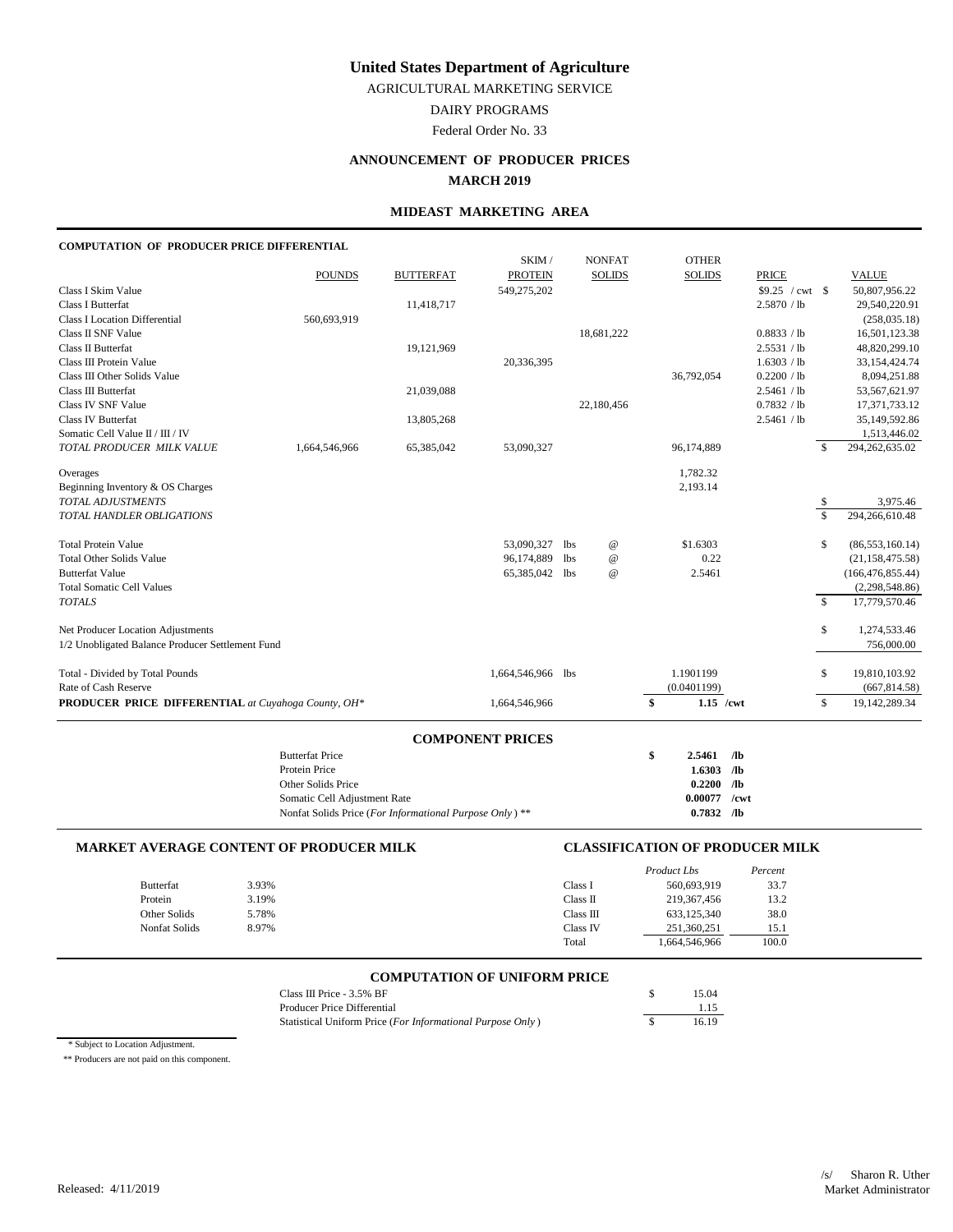AGRICULTURAL MARKETING SERVICE

DAIRY PROGRAMS

Federal Order No. 33

## **ANNOUNCEMENT OF PRODUCER PRICES**

**APRIL 2019**

## **MIDEAST MARKETING AREA**

## **COMPUTATION OF PRODUCER PRICE DIFFERENTIAL**

|                                                     |                                                        |                  | SKIM /                  |            | <b>NONFAT</b>             | <b>OTHER</b>      |                         |                         |                    |
|-----------------------------------------------------|--------------------------------------------------------|------------------|-------------------------|------------|---------------------------|-------------------|-------------------------|-------------------------|--------------------|
|                                                     | <b>POUNDS</b>                                          | <b>BUTTERFAT</b> | <b>PROTEIN</b>          |            | <b>SOLIDS</b>             | <b>SOLIDS</b>     | <b>PRICE</b>            |                         | <b>VALUE</b>       |
| Class I Skim Value                                  |                                                        |                  | 546,050,907             |            |                           |                   | $$9.05 / \text{cwt}$ \$ |                         | 49,417,607.10      |
| <b>Class I Butterfat</b>                            |                                                        | 11,348,770       |                         |            |                           |                   | 2.5799 / lb             |                         | 29,278,691.72      |
| <b>Class I Location Differential</b>                | 557,399,677                                            |                  |                         |            |                           |                   |                         |                         | (261, 598.84)      |
| Class II SNF Value                                  |                                                        |                  |                         |            | 22,158,587                |                   | 0.8611 / lb             |                         | 19,080,759.26      |
| Class II Butterfat                                  |                                                        | 19,983,978       |                         |            |                           |                   | 2.5445 / lb             |                         | 50,849,232.05      |
| Class III Protein Value                             |                                                        |                  | 18,485,867              |            |                           |                   | 1.9890 / lb             |                         | 36,768,389.48      |
| Class III Other Solids Value                        |                                                        |                  |                         |            |                           | 33,945,729        | 0.1990 / lb             |                         | 6,755,200.12       |
| Class III Butterfat                                 |                                                        | 20,105,562       |                         |            |                           |                   | 2.5375 / lb             |                         | 51,017,863.59      |
| Class IV SNF Value                                  |                                                        |                  |                         |            | 22,220,900                |                   | 0.7883 / lb             |                         | 17,516,735.48      |
| Class IV Butterfat                                  |                                                        | 12,261,260       |                         |            |                           |                   | 2.5375 / lb             |                         | 31,112,947.27      |
| Somatic Cell Value II / III / IV                    |                                                        |                  |                         |            |                           |                   |                         |                         | 1,667,425.38       |
| TOTAL PRODUCER MILK VALUE                           | 1,652,519,146                                          | 63,699,570       | 51,936,072              |            |                           | 95,558,080        |                         | $\mathcal{S}$           | 293, 203, 252.61   |
| Overages                                            |                                                        |                  |                         |            |                           | 244.68            |                         |                         |                    |
| Beginning Inventory & OS Charges                    |                                                        |                  |                         |            |                           | 33,576.30         |                         |                         |                    |
| <b>TOTAL ADJUSTMENTS</b>                            |                                                        |                  |                         |            |                           |                   |                         | \$                      | 33,820.98          |
| TOTAL HANDLER OBLIGATIONS                           |                                                        |                  |                         |            |                           |                   |                         | $\overline{\mathbf{s}}$ | 293,237,073.59     |
| <b>Total Protein Value</b>                          |                                                        |                  | 51,936,072              | <b>lbs</b> | $^\text{\textregistered}$ | \$1.9890          |                         | \$                      | (103,300,847.26)   |
| <b>Total Other Solids Value</b>                     |                                                        |                  | 95,558,080              | <b>lbs</b> | $^\text{\textregistered}$ | 0.199             |                         |                         | (19,016,057.93)    |
| <b>Butterfat Value</b>                              |                                                        |                  | 63,699,570 lbs          |            | $^\text{\textregistered}$ | 2.5375            |                         |                         | (161, 637, 658.95) |
| <b>Total Somatic Cell Values</b>                    |                                                        |                  |                         |            |                           |                   |                         |                         | (2,522,571.26)     |
| <b>TOTALS</b>                                       |                                                        |                  |                         |            |                           |                   |                         | $\mathcal{S}$           | 6,759,938.19       |
| Net Producer Location Adjustments                   |                                                        |                  |                         |            |                           |                   |                         | \$                      | 1,185,536.62       |
| 1/2 Unobligated Balance Producer Settlement Fund    |                                                        |                  |                         |            |                           |                   |                         |                         | 801,000.00         |
| Total - Divided by Total Pounds                     |                                                        |                  | 1,652,519,146 lbs       |            |                           | 0.5292813         |                         | \$                      | 8,746,474.81       |
| Rate of Cash Reserve                                |                                                        |                  |                         |            |                           | (0.0492813)       |                         |                         | (814, 382.92)      |
| PRODUCER PRICE DIFFERENTIAL at Cuyahoga County, OH* |                                                        |                  | 1,652,519,146           |            |                           | \$<br>$0.48$ /cwt |                         | \$                      | 7,932,091.89       |
|                                                     |                                                        |                  |                         |            |                           |                   |                         |                         |                    |
|                                                     | <b>Butterfat Price</b>                                 |                  | <b>COMPONENT PRICES</b> |            |                           | \$<br>2.5375      | /1 <sub>b</sub>         |                         |                    |
|                                                     | Protein Price                                          |                  |                         |            |                           | 1.9890            | /1 <sub>b</sub>         |                         |                    |
|                                                     | Other Solids Price                                     |                  |                         |            |                           | 0.1990            | /1 <sub>b</sub>         |                         |                    |
|                                                     | Somatic Cell Adjustment Rate                           |                  |                         |            |                           | 0.00082           | /cwt                    |                         |                    |
|                                                     | Nonfat Solids Price (For Informational Purpose Only)** |                  |                         |            |                           | $0.7883$ /lb      |                         |                         |                    |
|                                                     |                                                        |                  |                         |            |                           |                   |                         |                         |                    |

#### **MARKET AVERAGE CONTENT OF PRODUCER MILK CLASSIFICATION OF PRODUCER MILK**

|                  |       |           | Product Lbs   | Percent |
|------------------|-------|-----------|---------------|---------|
| <b>Butterfat</b> | 3.85% | Class I   | 557,399,677   | 33.7    |
| Protein          | 3.14% | Class II  | 258,817,243   | 15.7    |
| Other Solids     | 5.78% | Class III | 584,828,941   | 35.4    |
| Nonfat Solids    | 8.92% | Class IV  | 251.473.285   | 15.2    |
|                  |       | Total     | 1,652,519,146 | 100.0   |

# **COMPUTATION OF UNIFORM PRICE**

| Class III Price $-3.5\%$ BF                                | 15.96 |
|------------------------------------------------------------|-------|
| Producer Price Differential                                | 0.48  |
| Statistical Uniform Price (For Informational Purpose Only) | 16.44 |

\* Subject to Location Adjustment.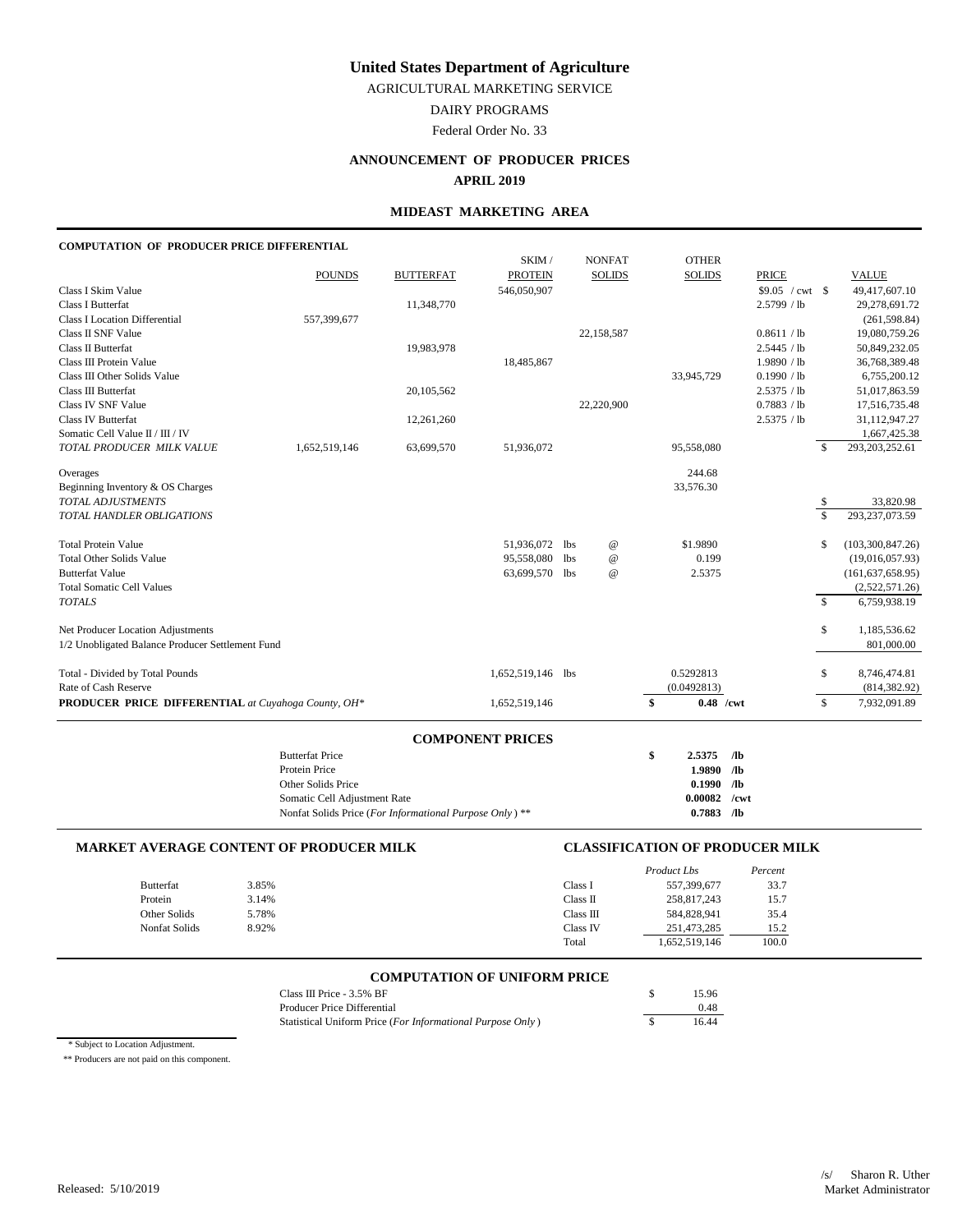AGRICULTURAL MARKETING SERVICE

DAIRY PROGRAMS

Federal Order No. 33

## **ANNOUNCEMENT OF PRODUCER PRICES**

**MAY 2019**

## **MIDEAST MARKETING AREA**

# **COMPUTATION OF PRODUCER PRICE DIFFERENTIAL**

|                                                     |                                                        |                  | SKIM /                  |     | <b>NONFAT</b>   | <b>OTHER</b>  |                 |                 |                    |                   |
|-----------------------------------------------------|--------------------------------------------------------|------------------|-------------------------|-----|-----------------|---------------|-----------------|-----------------|--------------------|-------------------|
|                                                     | <b>POUNDS</b>                                          | <b>BUTTERFAT</b> | <b>PROTEIN</b>          |     | <b>SOLIDS</b>   | <b>SOLIDS</b> |                 | <b>PRICE</b>    |                    | <b>VALUE</b>      |
| Class I Skim Value                                  |                                                        |                  | 544,505,298             |     |                 |               |                 | \$9.82 / cwt \$ |                    | 53,470,420.27     |
| <b>Class I Butterfat</b>                            |                                                        | 11,435,510       |                         |     |                 |               |                 | 2.5555 / lb     |                    | 29,223,445.81     |
| <b>Class I Location Differential</b>                | 555,940,808                                            |                  |                         |     |                 |               |                 |                 |                    | (272, 591.15)     |
| Class II SNF Value                                  |                                                        |                  |                         |     | 26,434,187      |               |                 | 0.8578 / lb     |                    | 22,675,245.61     |
| Class II Butterfat                                  |                                                        | 22,589,176       |                         |     |                 |               |                 | 2.5788 / lb     |                    | 58,252,967.06     |
| Class III Protein Value                             |                                                        |                  | 19,708,163              |     |                 |               |                 | 2.1159 / lb     |                    | 41,700,502.11     |
| Class III Other Solids Value                        |                                                        |                  |                         |     |                 | 36,679,316    |                 | 0.1847 / lb     |                    | 6,774,669.68      |
| Class III Butterfat                                 |                                                        | 20,586,319       |                         |     |                 |               |                 | 2.5718 / lb     |                    | 52,943,895.19     |
| Class IV SNF Value                                  |                                                        |                  |                         |     | 28,943,964      |               |                 | 0.8386 / lb     |                    | 24,272,408.19     |
| Class IV Butterfat                                  |                                                        | 14,523,782       |                         |     |                 |               |                 | 2.5718 / lb     |                    | 37, 352, 262. 58  |
| Somatic Cell Value II / III / IV                    |                                                        |                  |                         |     |                 |               |                 |                 |                    | 1,985,383.10      |
| TOTAL PRODUCER MILK VALUE                           | 1,822,990,020                                          | 69,134,787       | 56,580,695              |     |                 | 105,449,646   |                 |                 | \$                 | 328,378,608.45    |
| Overages                                            |                                                        |                  |                         |     |                 | 106,826.60    |                 |                 |                    |                   |
| Beginning Inventory & OS Charges                    |                                                        |                  |                         |     |                 | 60,703.78     |                 |                 |                    |                   |
| TOTAL ADJUSTMENTS                                   |                                                        |                  |                         |     |                 |               |                 |                 | \$                 | 167,530.38        |
| TOTAL HANDLER OBLIGATIONS                           |                                                        |                  |                         |     |                 |               |                 |                 | $\mathbf{\hat{S}}$ | 328, 546, 138.83  |
| <b>Total Protein Value</b>                          |                                                        |                  | 56,580,695              | lbs | $^{\copyright}$ | \$2.1159      |                 |                 | \$                 | (119,719,092.51)  |
| <b>Total Other Solids Value</b>                     |                                                        |                  | 105,449,646             | lbs | $^{\copyright}$ | 0.1847        |                 |                 |                    | (19, 476, 549.66) |
| <b>Butterfat Value</b>                              |                                                        |                  | 69,134,787 lbs          |     | $\omega$        | 2.5718        |                 |                 |                    | (177,800,845.22)  |
| <b>Total Somatic Cell Values</b>                    |                                                        |                  |                         |     |                 |               |                 |                 |                    | (2,842,554.77)    |
| <b>TOTALS</b>                                       |                                                        |                  |                         |     |                 |               |                 |                 | $\mathbb{S}$       | 8,707,096.67      |
| Net Producer Location Adjustments                   |                                                        |                  |                         |     |                 |               |                 |                 | \$                 | 1,454,092.25      |
| 1/2 Unobligated Balance Producer Settlement Fund    |                                                        |                  |                         |     |                 |               |                 |                 |                    | 923,000.00        |
| Total - Divided by Total Pounds                     |                                                        |                  | 1,822,990,020 lbs       |     |                 | 0.6080225     |                 |                 | \$                 | 11,084,188.92     |
| Rate of Cash Reserve                                |                                                        |                  |                         |     |                 | (0.0480225)   |                 |                 |                    | (875, 445.38)     |
| PRODUCER PRICE DIFFERENTIAL at Cuyahoga County, OH* |                                                        |                  | 1,822,990,020           |     |                 | $\mathbf{s}$  | $0.56$ /cwt     |                 | \$                 | 10,208,743.54     |
|                                                     |                                                        |                  |                         |     |                 |               |                 |                 |                    |                   |
|                                                     | <b>Butterfat Price</b>                                 |                  | <b>COMPONENT PRICES</b> |     |                 | \$<br>2.5718  | /1 <sub>b</sub> |                 |                    |                   |
|                                                     | Protein Price                                          |                  |                         |     |                 |               | 2.1159 /lb      |                 |                    |                   |
|                                                     | Other Solids Price                                     |                  |                         |     |                 | 0.1847        | $\sqrt{a}$      |                 |                    |                   |
|                                                     | Somatic Cell Adjustment Rate                           |                  |                         |     |                 | 0.00085       | /cwt            |                 |                    |                   |
|                                                     | Nonfat Solids Price (For Informational Purpose Only)** |                  |                         |     |                 |               | $0.8386$ /lb    |                 |                    |                   |
|                                                     |                                                        |                  |                         |     |                 |               |                 |                 |                    |                   |

### **MARKET AVERAGE CONTENT OF PRODUCER MILK CLASSIFICATION OF PRODUCER MILK**

|               |       |           | Product Lbs   | Percent |
|---------------|-------|-----------|---------------|---------|
| Butterfat     | 3.79% | Class I   | 555,940,808   | 30.5    |
| Protein       | 3.10% | Class II  | 308,964,740   | 16.9    |
| Other Solids  | 5.78% | Class III | 630, 622, 347 | 34.6    |
| Nonfat Solids | 8.88% | Class IV  | 327,462,125   | 18.0    |
|               |       | Total     | 1,822,990,020 | 100.0   |

# **COMPUTATION OF UNIFORM PRICE**

| Class III Price - 3.5% BF                                  | 16.38 |
|------------------------------------------------------------|-------|
| Producer Price Differential                                | 0.56  |
| Statistical Uniform Price (For Informational Purpose Only) | 1694  |

\* Subject to Location Adjustment.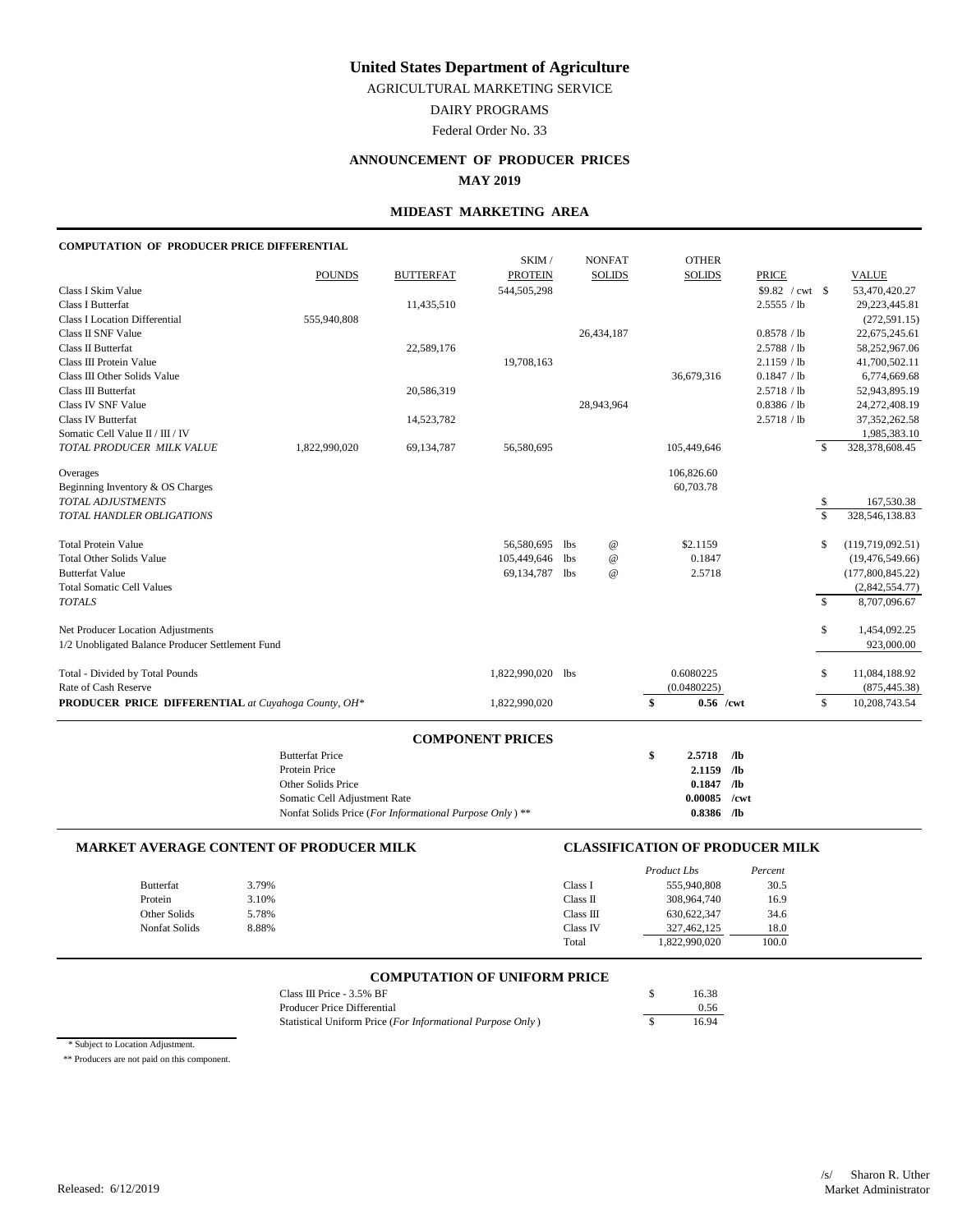AGRICULTURAL MARKETING SERVICE

DAIRY PROGRAMS

Federal Order No. 33

## **ANNOUNCEMENT OF PRODUCER PRICES**

**JUNE 2019**

## **MIDEAST MARKETING AREA**

#### **COMPUTATION OF PRODUCER PRICE DIFFERENTIAL**

|                                                     |                                                         |                  | SKIM /                  |            | <b>NONFAT</b>             | <b>OTHER</b>      |                 |                   |                    |                    |
|-----------------------------------------------------|---------------------------------------------------------|------------------|-------------------------|------------|---------------------------|-------------------|-----------------|-------------------|--------------------|--------------------|
|                                                     | <b>POUNDS</b>                                           | <b>BUTTERFAT</b> | <b>PROTEIN</b>          |            | <b>SOLIDS</b>             | <b>SOLIDS</b>     |                 | <b>PRICE</b>      |                    | <b>VALUE</b>       |
| Class I Skim Value                                  |                                                         |                  | 486,911,301             |            |                           |                   |                 | $$10.39$ / cwt \$ |                    | 50,590,084.17      |
| Class I Butterfat                                   |                                                         | 10,575,516       |                         |            |                           |                   |                 | 2.5834 / lb       |                    | 27,320,788.03      |
| <b>Class I Location Differential</b>                | 497,486,817                                             |                  |                         |            |                           |                   |                 |                   |                    | (243, 023.53)      |
| Class II SNF Value                                  |                                                         |                  |                         |            | 24,311,675                |                   |                 | 0.9178 / lb       |                    | 22,313,255.31      |
| Class II Butterfat                                  |                                                         | 22,004,042       |                         |            |                           |                   |                 | 2.6649 / lb       |                    | 58,638,571.54      |
| Class III Protein Value                             |                                                         |                  | 19,888,842              |            |                           |                   |                 | 2.0046 / lb       |                    | 39,869,172.67      |
| Class III Other Solids Value                        |                                                         |                  |                         |            |                           | 37,657,466        |                 | 0.1702 / lb       |                    | 6,409,300.74       |
| Class III Butterfat                                 |                                                         | 20,092,343       |                         |            |                           |                   |                 | 2.6579 / lb       |                    | 53,403,438.45      |
| Class IV SNF Value                                  |                                                         |                  |                         |            | 22,930,428                |                   |                 | 0.8665 / lb       |                    | 19,869,215.86      |
| <b>Class IV Butterfat</b>                           |                                                         | 10,527,224       |                         |            |                           |                   |                 | 2.6579 / lb       |                    | 27,980,308.63      |
| Somatic Cell Value $\rm II/H$ / IV                  |                                                         |                  |                         |            |                           |                   |                 |                   |                    | 1,768,821.11       |
| TOTAL PRODUCER MILK VALUE                           | 1,691,555,178                                           | 63,199,125       | 51,604,413              |            |                           | 97,897,199        |                 |                   | \$                 | 307,919,932.98     |
| Overages                                            |                                                         |                  |                         |            |                           | 115,282.49        |                 |                   |                    |                    |
| Beginning Inventory & OS Charges                    |                                                         |                  |                         |            |                           | 63,804.23         |                 |                   |                    |                    |
| TOTAL ADJUSTMENTS                                   |                                                         |                  |                         |            |                           |                   |                 |                   | \$                 | 179,086.72         |
| TOTAL HANDLER OBLIGATIONS                           |                                                         |                  |                         |            |                           |                   |                 |                   | \$                 | 308,099,019.70     |
| <b>Total Protein Value</b>                          |                                                         |                  | 51,604,413              | lbs        | $^{\copyright}$           | \$2.0046          |                 |                   | \$                 | (103, 446, 206.31) |
| <b>Total Other Solids Value</b>                     |                                                         |                  | 97,897,199              | <b>lbs</b> | $\omega$                  | 0.1702            |                 |                   |                    | (16, 662, 103.28)  |
| <b>Butterfat Value</b>                              |                                                         |                  | 63,199,125 lbs          |            | $^\text{\textregistered}$ | 2.6579            |                 |                   |                    | (167, 976, 954.36) |
| <b>Total Somatic Cell Values</b>                    |                                                         |                  |                         |            |                           |                   |                 |                   |                    | (2,484,945.29)     |
| <b>TOTALS</b>                                       |                                                         |                  |                         |            |                           |                   |                 |                   | $\mathbf{\hat{S}}$ | 17,528,810.46      |
| Net Producer Location Adjustments                   |                                                         |                  |                         |            |                           |                   |                 |                   | \$                 | 1,339,261.65       |
| 1/2 Unobligated Balance Producer Settlement Fund    |                                                         |                  |                         |            |                           |                   |                 |                   |                    | 933,000.00         |
| Total - Divided by Total Pounds                     |                                                         |                  | 1,691,555,178 lbs       |            |                           | 1.1705839         |                 |                   | \$                 | 19,801,072.11      |
| Rate of Cash Reserve                                |                                                         |                  |                         |            |                           | (0.0405839)       |                 |                   |                    | (686, 499.06)      |
| PRODUCER PRICE DIFFERENTIAL at Cuyahoga County, OH* |                                                         |                  | 1,691,555,178           |            |                           | \$<br>$1.13$ /cwt |                 |                   | \$                 | 19,114,573.05      |
|                                                     |                                                         |                  |                         |            |                           |                   |                 |                   |                    |                    |
|                                                     | <b>Butterfat Price</b>                                  |                  | <b>COMPONENT PRICES</b> |            |                           | \$<br>2.6579      | /1 <sub>b</sub> |                   |                    |                    |
|                                                     | Protein Price                                           |                  |                         |            |                           | $2.0046$ /lb      |                 |                   |                    |                    |
|                                                     | Other Solids Price                                      |                  |                         |            |                           | 0.1702            | $\sqrt{a}$      |                   |                    |                    |
|                                                     | Somatic Cell Adjustment Rate                            |                  |                         |            |                           | 0.00085           | /cwt            |                   |                    |                    |
|                                                     | Nonfat Solids Price (For Informational Purpose Only) ** |                  |                         |            |                           | $0.8665$ /lb      |                 |                   |                    |                    |
|                                                     |                                                         |                  |                         |            |                           |                   |                 |                   |                    |                    |

### **MARKET AVERAGE CONTENT OF PRODUCER MILK CLASSIFICATION OF PRODUCER MILK**

|                      |       |           | Product Lbs   | Percent |
|----------------------|-------|-----------|---------------|---------|
| <b>Butterfat</b>     | 3.74% | Class I   | 497,486,817   | 29.4    |
| Protein              | 3.05% | Class II  | 286,965,678   | 17.0    |
| Other Solids         | 5.79% | Class III | 646,702,863   | 38.2    |
| <b>Nonfat Solids</b> | 8.84% | Class IV  | 260,399,820   | 15.4    |
|                      |       | Total     | 1,691,555,178 | 100.0   |

# **COMPUTATION OF UNIFORM PRICE**

| Class III Price $-3.5\%$ BF                                | 16.27 |
|------------------------------------------------------------|-------|
| Producer Price Differential                                | 1.13  |
| Statistical Uniform Price (For Informational Purpose Only) | 17.40 |

\* Subject to Location Adjustment.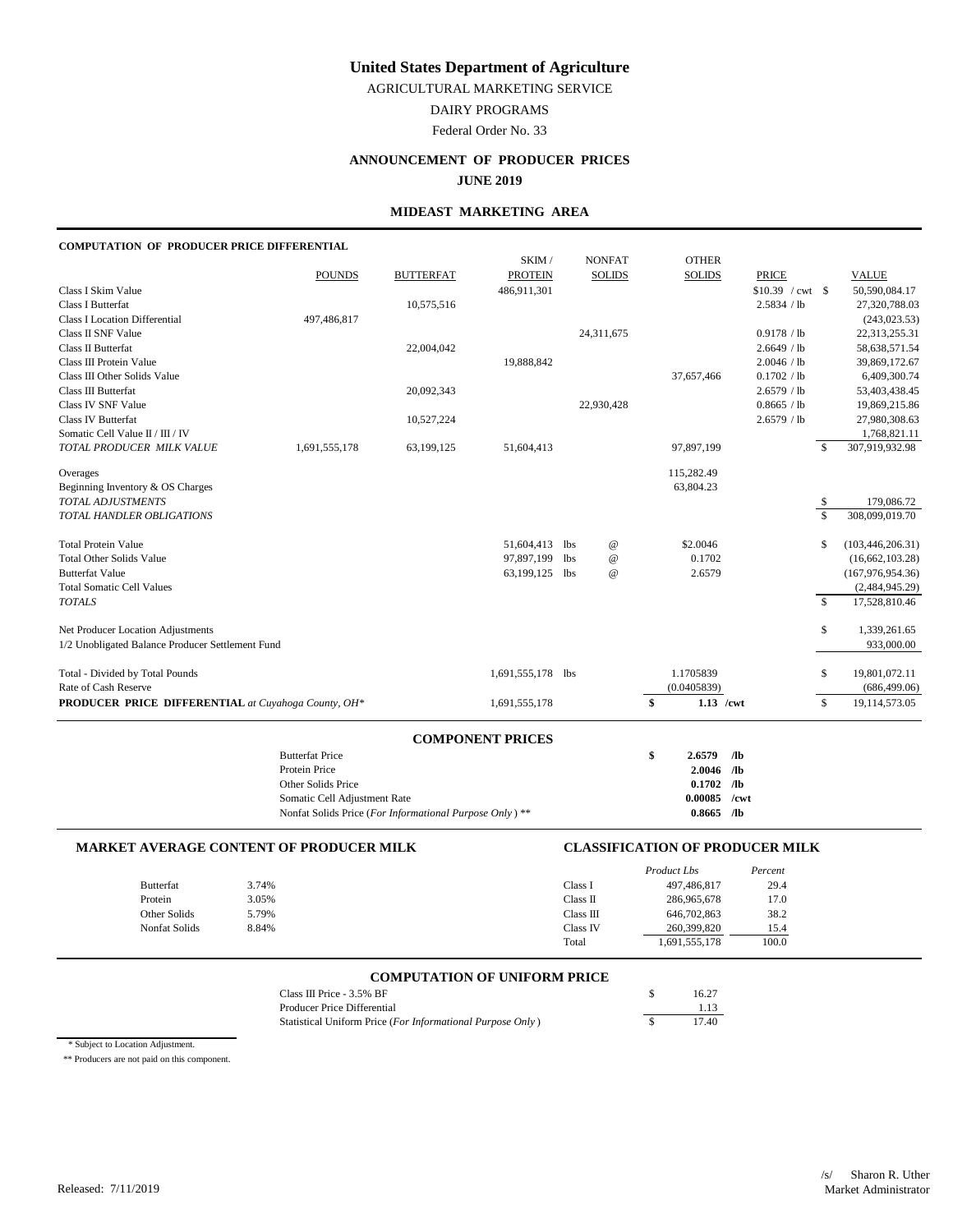AGRICULTURAL MARKETING SERVICE

DAIRY PROGRAMS

Federal Order No. 33

## **ANNOUNCEMENT OF PRODUCER PRICES**

## **JULY 2019**

## **MIDEAST MARKETING AREA**

| <b>COMPUTATION OF PRODUCER PRICE DIFFERENTIAL</b>   |                                                         |                  |                         |     |                           |                             |                                         |                         |                                |
|-----------------------------------------------------|---------------------------------------------------------|------------------|-------------------------|-----|---------------------------|-----------------------------|-----------------------------------------|-------------------------|--------------------------------|
|                                                     |                                                         |                  | SKIM /                  |     | <b>NONFAT</b>             | <b>OTHER</b>                |                                         |                         |                                |
|                                                     | <b>POUNDS</b>                                           | <b>BUTTERFAT</b> | <b>PROTEIN</b>          |     | <b>SOLIDS</b>             | <b>SOLIDS</b>               | <b>PRICE</b>                            |                         | <b>VALUE</b>                   |
| Class I Skim Value<br>Class I Butterfat             |                                                         | 10,963,523       | 504,779,233             |     |                           |                             | $$10.18 / \text{cwt}$ \$<br>2.6729 / lb |                         | 51,386,525.97<br>29,304,400.62 |
| <b>Class I Location Differential</b>                | 515,742,756                                             |                  |                         |     |                           |                             |                                         |                         | (236,071.75)                   |
| Class II SNF Value                                  |                                                         |                  |                         |     | 28,404,297                |                             | 0.9422 / lb                             |                         | 26,762,528.66                  |
| Class II Butterfat                                  |                                                         | 24,555,142       |                         |     |                           |                             | 2.6928 / lb                             |                         | 66,122,086.36                  |
| Class III Protein Value                             |                                                         |                  | 18,579,792              |     |                           |                             | 2.4032 / lb                             |                         | 44,650,956.14                  |
| Class III Other Solids Value                        |                                                         |                  |                         |     |                           | 35,462,432                  | 0.1689 / lb                             |                         | 5,989,604.75                   |
| Class III Butterfat                                 |                                                         | 18,208,793       |                         |     |                           |                             | 2.6858 / lb                             |                         | 48,905,176.23                  |
| Class IV SNF Value                                  |                                                         |                  |                         |     | 19,937,454                |                             | 0.8628 / lb                             |                         | 17,202,035.32                  |
| <b>Class IV Butterfat</b>                           |                                                         | 9,266,646        |                         |     |                           |                             | 2.6858 / lb                             |                         | 24,888,357.84                  |
| Somatic Cell Value II / III / IV                    |                                                         |                  |                         |     |                           |                             |                                         |                         | 1,628,772.52                   |
| TOTAL PRODUCER MILK VALUE                           | 1,700,249,226                                           | 62,994,104       | 50,896,165              |     |                           | 97.096.144                  |                                         | $\mathcal{S}$           | 316,604,372.66                 |
| Overages                                            |                                                         |                  |                         |     |                           | 141,147.28                  |                                         |                         |                                |
| Beginning Inventory & OS Charges                    |                                                         |                  |                         |     |                           | 59,833.79                   |                                         |                         |                                |
| TOTAL ADJUSTMENTS                                   |                                                         |                  |                         |     |                           |                             |                                         | \$                      | 200,981.07                     |
| TOTAL HANDLER OBLIGATIONS                           |                                                         |                  |                         |     |                           |                             |                                         | $\overline{\mathbf{s}}$ | 316,805,353.73                 |
| <b>Total Protein Value</b>                          |                                                         |                  | 50,896,165              | lbs | $^{\copyright}$           | \$2.4032                    |                                         | \$                      | (122, 313, 663.76)             |
| <b>Total Other Solids Value</b>                     |                                                         |                  | 97,096,144              | lbs | $^\text{\textregistered}$ | 0.1689                      |                                         |                         | (16,399,538.77)                |
| <b>Butterfat Value</b>                              |                                                         |                  | 62,994,104 lbs          |     | @                         | 2.6858                      |                                         |                         | (169, 189, 564.49)             |
| <b>Total Somatic Cell Values</b>                    |                                                         |                  |                         |     |                           |                             |                                         |                         | (2,319,674.31)                 |
| <b>TOTALS</b>                                       |                                                         |                  |                         |     |                           |                             |                                         | $\mathcal{S}$           | 6,582,912.40                   |
| Net Producer Location Adjustments                   |                                                         |                  |                         |     |                           |                             |                                         | \$                      | 1,325,580.21                   |
| 1/2 Unobligated Balance Producer Settlement Fund    |                                                         |                  |                         |     |                           |                             |                                         |                         | 832,000.00                     |
| Total - Divided by Total Pounds                     |                                                         |                  | 1,700,249,226 lbs       |     |                           | 0.5140713                   |                                         | \$                      | 8,740,492.61                   |
| Rate of Cash Reserve                                |                                                         |                  |                         |     |                           | (0.0440713)                 |                                         |                         | (749, 321.94)                  |
| PRODUCER PRICE DIFFERENTIAL at Cuyahoga County, OH* |                                                         |                  | 1,700,249,226           |     |                           | $\mathbf{s}$<br>$0.47$ /cwt |                                         | \$                      | 7,991,170.67                   |
|                                                     |                                                         |                  | <b>COMPONENT PRICES</b> |     |                           |                             |                                         |                         |                                |
|                                                     | <b>Butterfat Price</b>                                  |                  |                         |     |                           | \$<br>2.6858                | /lb                                     |                         |                                |
|                                                     | Protein Price                                           |                  |                         |     |                           | 2.4032 /lb                  |                                         |                         |                                |
|                                                     | Other Solids Price                                      |                  |                         |     |                           | 0.1689                      | /1 <sub>b</sub>                         |                         |                                |
|                                                     | Somatic Cell Adjustment Rate                            |                  |                         |     |                           | 0.00091                     | /cwt                                    |                         |                                |
|                                                     | Nonfat Solids Price (For Informational Purpose Only) ** |                  |                         |     |                           | $0.8628$ /lb                |                                         |                         |                                |
|                                                     |                                                         |                  |                         |     |                           |                             |                                         |                         |                                |

#### **MARKET AVERAGE CONTENT OF PRODUCER MILK CLASSIFICATION OF PRODUCER MILK**

|                  |       |           | Product Lbs   | Percent |
|------------------|-------|-----------|---------------|---------|
| <b>Butterfat</b> | 3.70% | Class I   | 515,742,756   | 30.3    |
| Protein          | 2.99% | Class II  | 341,071,097   | 20.1    |
| Other Solids     | 5.71% | Class III | 614.962.101   | 36.2    |
| Nonfat Solids    | 8.70% | Class IV  | 228,473,272   | 13.4    |
|                  |       | Total     | 1,700,249,226 | 100.0   |

# **COMPUTATION OF UNIFORM PRICE**

| Class III Price $-3.5\%$ BF                                | 17.55 |
|------------------------------------------------------------|-------|
| Producer Price Differential                                | 0.47  |
| Statistical Uniform Price (For Informational Purpose Only) | 18.02 |

\* Subject to Location Adjustment.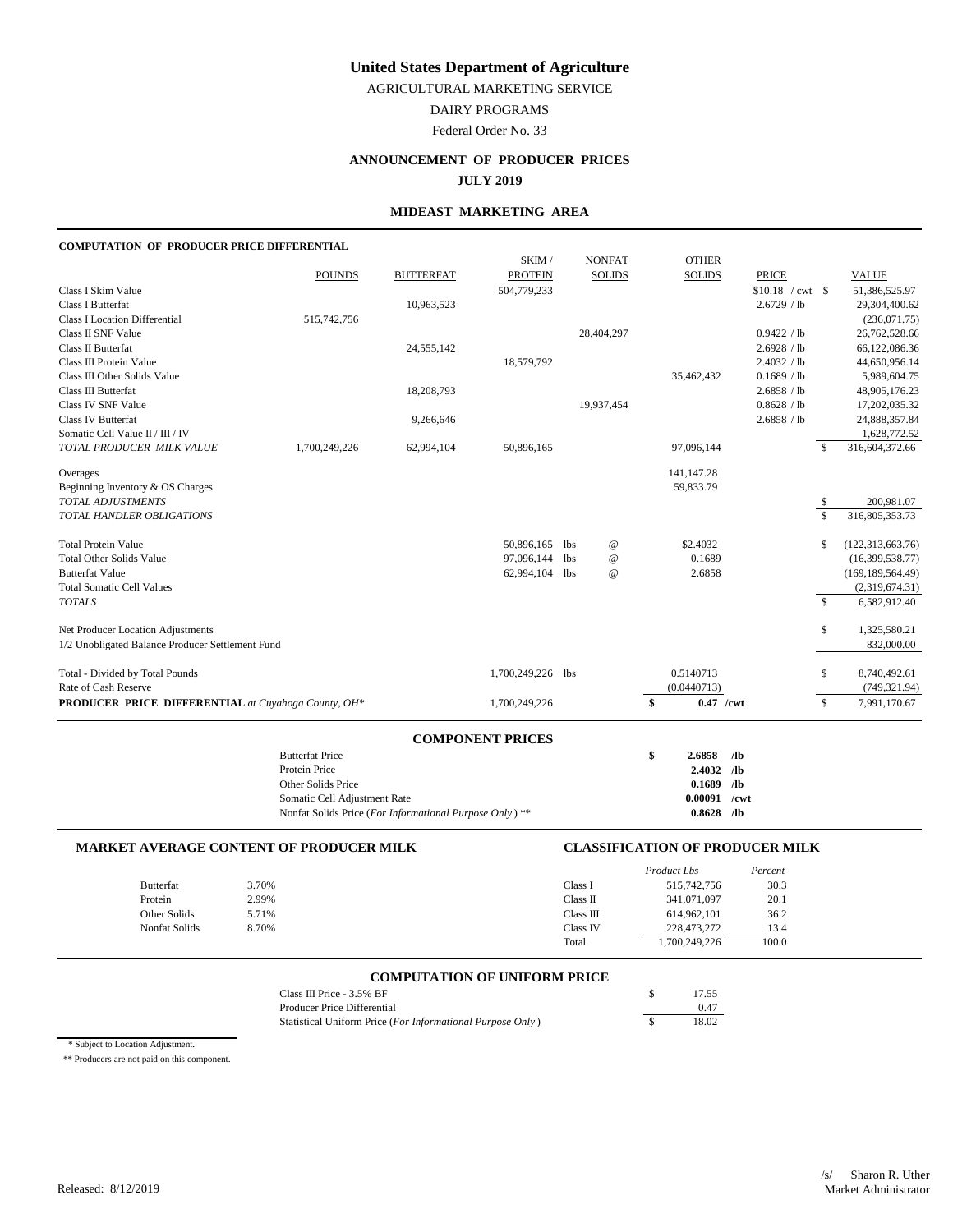AGRICULTURAL MARKETING SERVICE

DAIRY PROGRAMS

Federal Order No. 33

## **ANNOUNCEMENT OF PRODUCER PRICES**

**AUGUST 2019**

## **MIDEAST MARKETING AREA**

## **COMPUTATION OF PRODUCER PRICE DIFFERENTIAL**

|                                                     |                                                         |                  | SKIM /                  |     | <b>NONFAT</b>             | <b>OTHER</b>      |                  |                         |                    |
|-----------------------------------------------------|---------------------------------------------------------|------------------|-------------------------|-----|---------------------------|-------------------|------------------|-------------------------|--------------------|
|                                                     | <b>POUNDS</b>                                           | <b>BUTTERFAT</b> | <b>PROTEIN</b>          |     | <b>SOLIDS</b>             | <b>SOLIDS</b>     | <b>PRICE</b>     |                         | <b>VALUE</b>       |
| Class I Skim Value                                  |                                                         |                  | 540,297,299             |     |                           |                   | \$10.81 / cwt \$ |                         | 58,406,138.02      |
| Class I Butterfat                                   |                                                         | 11,359,997       |                         |     |                           |                   | 2.7030 / lb      |                         | 30,706,071.92      |
| <b>Class I Location Differential</b>                | 551,657,296                                             |                  |                         |     |                           |                   |                  |                         | (309, 189.35)      |
| Class II SNF Value                                  |                                                         |                  |                         |     | 28,744,830                |                   | 0.9522 / lb      |                         | 27,370,827.10      |
| Class II Butterfat                                  |                                                         | 23,379,159       |                         |     |                           |                   | 2.6644 / lb      |                         | 62,291,431.24      |
| Class III Protein Value                             |                                                         |                  | 16,451,288              |     |                           |                   | 2.4453 / lb      |                         | 40,228,334.54      |
| Class III Other Solids Value                        |                                                         |                  |                         |     |                           | 30,983,233        | 0.1730 / lb      |                         | 5,360,099.35       |
| Class III Butterfat                                 |                                                         | 18,247,582       |                         |     |                           |                   | 2.6574 / lb      |                         | 48,491,124.41      |
| Class IV SNF Value                                  |                                                         |                  |                         |     | 20,315,531                |                   | 0.8570 / lb      |                         | 17,410,410.09      |
| <b>Class IV Butterfat</b>                           |                                                         | 8,708,983        |                         |     |                           |                   | 2.6574 / lb      |                         | 23, 143, 251. 44   |
| Somatic Cell Value II / III / IV                    |                                                         |                  |                         |     |                           |                   |                  |                         | 1,470,857.68       |
| TOTAL PRODUCER MILK VALUE                           | 1,656,500,624                                           | 61,695,721       | 50,531,437              |     |                           | 95,371,017        |                  | \$.                     | 314,569,356.44     |
| Overages                                            |                                                         |                  |                         |     |                           | 23,745.49         |                  |                         |                    |
| Beginning Inventory & OS Charges                    |                                                         |                  |                         |     |                           | 54,819.23         |                  |                         |                    |
| <b>TOTAL ADJUSTMENTS</b>                            |                                                         |                  |                         |     |                           |                   |                  | \$                      | 78,564.72          |
| TOTAL HANDLER OBLIGATIONS                           |                                                         |                  |                         |     |                           |                   |                  | $\overline{\mathbf{s}}$ | 314,647,921.16     |
| <b>Total Protein Value</b>                          |                                                         |                  | 50,531,437              | lbs | $^\text{\textregistered}$ | \$2.4453          |                  | \$                      | (123, 564, 522.87) |
| <b>Total Other Solids Value</b>                     |                                                         |                  | 95,371,017              | lbs | $^\text{\textregistered}$ | 0.173             |                  |                         | (16,499,186.00)    |
| <b>Butterfat Value</b>                              |                                                         |                  | 61,695,721 lbs          |     | $^\text{\textregistered}$ | 2.6574            |                  |                         | (163,950,209.04)   |
| <b>Total Somatic Cell Values</b>                    |                                                         |                  |                         |     |                           |                   |                  |                         | (2,205,115.09)     |
| <b>TOTALS</b>                                       |                                                         |                  |                         |     |                           |                   |                  | $\mathbb{S}$            | 8,428,888.16       |
| Net Producer Location Adjustments                   |                                                         |                  |                         |     |                           |                   |                  | \$                      | 1,278,858.59       |
| 1/2 Unobligated Balance Producer Settlement Fund    |                                                         |                  |                         |     |                           |                   |                  |                         | 954,000.00         |
| Total - Divided by Total Pounds                     |                                                         |                  | 1,656,500,624 lbs       |     |                           | 0.6436307         |                  | \$                      | 10,661,746.75      |
| Rate of Cash Reserve                                |                                                         |                  |                         |     |                           | (0.0436307)       |                  |                         | (722, 742.82)      |
| PRODUCER PRICE DIFFERENTIAL at Cuyahoga County, OH* |                                                         |                  | 1,656,500,624           |     |                           | \$<br>$0.60$ /cwt |                  | \$                      | 9,939,003.93       |
|                                                     |                                                         |                  |                         |     |                           |                   |                  |                         |                    |
|                                                     | <b>Butterfat Price</b>                                  |                  | <b>COMPONENT PRICES</b> |     |                           | 2.6574            |                  |                         |                    |
|                                                     | Protein Price                                           |                  |                         |     |                           | \$<br>2.4453 /lb  | /1 <sub>b</sub>  |                         |                    |
|                                                     | Other Solids Price                                      |                  |                         |     |                           | 0.1730            | $\sqrt{a}$       |                         |                    |
|                                                     | Somatic Cell Adjustment Rate                            |                  |                         |     |                           | 0.00091           | /cwt             |                         |                    |
|                                                     | Nonfat Solids Price (For Informational Purpose Only) ** |                  |                         |     |                           | $0.8570$ /lb      |                  |                         |                    |
|                                                     |                                                         |                  |                         |     |                           |                   |                  |                         |                    |

#### **MARKET AVERAGE CONTENT OF PRODUCER MILK CLASSIFICATION OF PRODUCER MILK**

|               |       | Product Lbs              | Percent |
|---------------|-------|--------------------------|---------|
| Butterfat     | 3.72% | Class I<br>551,657,296   | 33.3    |
| Protein       | 3.05% | 337,579,331<br>Class II  | 20.4    |
| Other Solids  | 5.76% | 536,618,841<br>Class III | 32.4    |
| Nonfat Solids | 8.81% | Class IV<br>230,645,156  | 13.9    |
|               |       | 1,656,500,624<br>Total   | 100.0   |

# **COMPUTATION OF UNIFORM PRICE**

| Class III Price - 3.5% BF                                  | 17.60 |
|------------------------------------------------------------|-------|
| Producer Price Differential                                | 0.60  |
| Statistical Uniform Price (For Informational Purpose Only) | 18.20 |

\* Subject to Location Adjustment.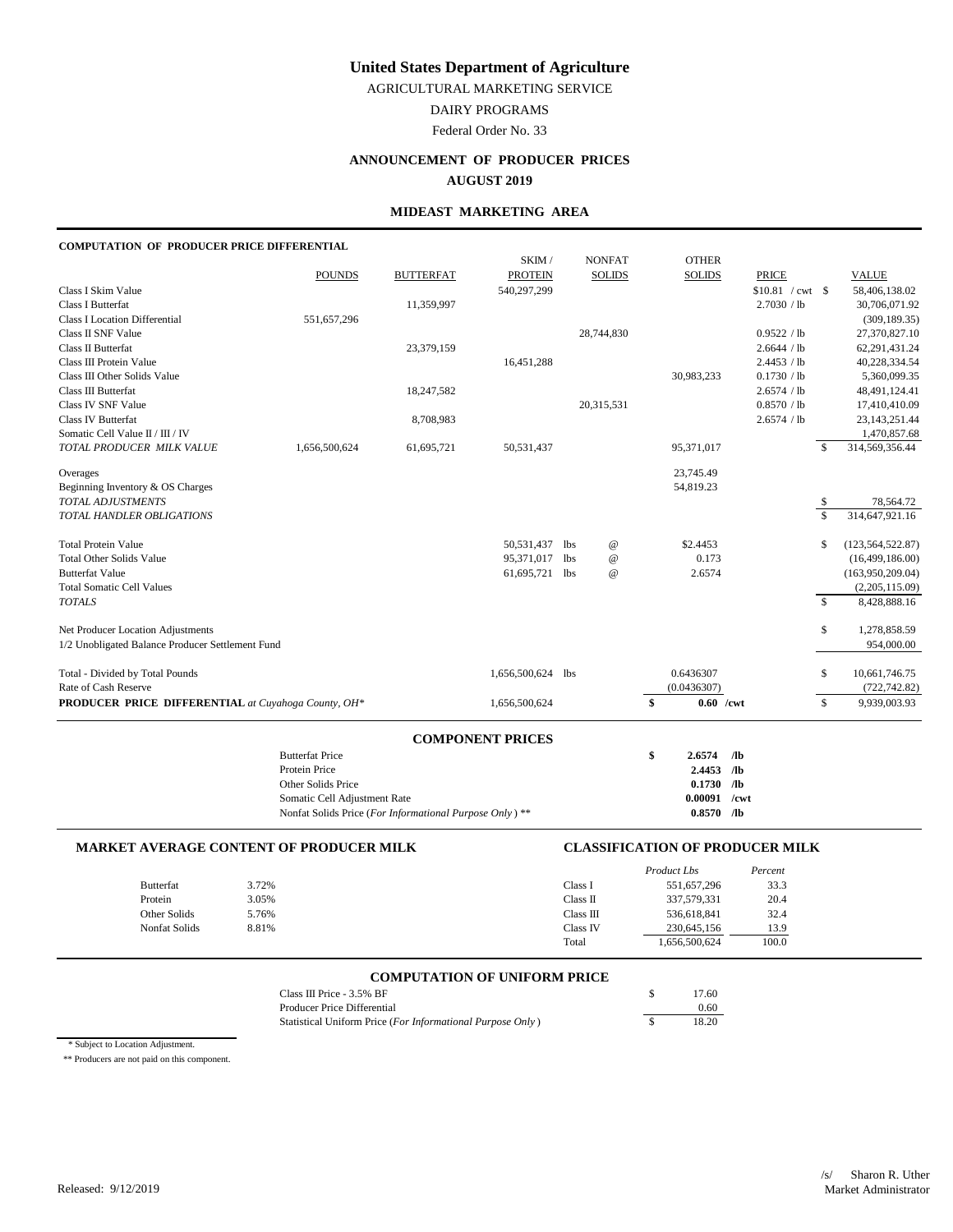AGRICULTURAL MARKETING SERVICE

DAIRY PROGRAMS

Federal Order No. 33

## **ANNOUNCEMENT OF PRODUCER PRICES SEPTEMBER 2019**

### **MIDEAST MARKETING AREA**

## **COMPUTATION OF PRODUCER PRICE DIFFERENTIAL**

|                                                     |                                                        |                  | SKIM /                  |            | <b>NONFAT</b>             | <b>OTHER</b>               |                   |                         |                    |
|-----------------------------------------------------|--------------------------------------------------------|------------------|-------------------------|------------|---------------------------|----------------------------|-------------------|-------------------------|--------------------|
|                                                     | <b>POUNDS</b>                                          | <b>BUTTERFAT</b> | <b>PROTEIN</b>          |            | <b>SOLIDS</b>             | <b>SOLIDS</b>              | <b>PRICE</b>      |                         | <b>VALUE</b>       |
| Class I Skim Value                                  |                                                        |                  | 512,998,286             |            |                           |                            | $$10.87$ / cwt \$ |                         | 55,762,913.71      |
| Class I Butterfat                                   |                                                        | 10,990,641       |                         |            |                           |                            | 2.6755 / lb       |                         | 29,405,460.02      |
| <b>Class I Location Differential</b>                | 523,988,927                                            |                  |                         |            |                           |                            |                   |                         | (305, 640.52)      |
| Class II SNF Value                                  |                                                        |                  |                         |            | 29,598,053                |                            | 0.9400 / lb       |                         | 27,822,169.82      |
| Class II Butterfat                                  |                                                        | 21,950,021       |                         |            |                           |                            | 2.5052 / lb       |                         | 54,989,192.60      |
| Class III Protein Value                             |                                                        |                  | 11,006,613              |            |                           |                            | 2.8633 / lb       |                         | 31,515,234.98      |
| Class III Other Solids Value                        |                                                        |                  |                         |            |                           | 20,270,074                 | 0.1758 / lb       |                         | 3,563,478.97       |
| Class III Butterfat                                 |                                                        | 11,567,251       |                         |            |                           |                            | 2.4982 / lb       |                         | 28,897,306.48      |
| Class IV SNF Value                                  |                                                        |                  |                         |            | 18,203,212                |                            | 0.8753 / lb       |                         | 15,933,271.48      |
| <b>Class IV Butterfat</b>                           |                                                        | 9,541,951        |                         |            |                           |                            | 2.4982 / lb       |                         | 23,837,701.97      |
| Somatic Cell Value II / III / IV                    |                                                        |                  |                         |            |                           |                            |                   |                         | 1,371,386.62       |
| TOTAL PRODUCER MILK VALUE                           | 1,425,089,975                                          | 54,049,864       | 44,306,999              |            |                           | 81,999,308                 |                   | $\mathcal{S}$           | 272,792,476.13     |
| Overages                                            |                                                        |                  |                         |            |                           | 10,095.23                  |                   |                         |                    |
| Beginning Inventory & OS Charges                    |                                                        |                  |                         |            |                           | 25,700.33                  |                   |                         |                    |
| TOTAL ADJUSTMENTS                                   |                                                        |                  |                         |            |                           |                            |                   | \$                      | 35,795.56          |
| TOTAL HANDLER OBLIGATIONS                           |                                                        |                  |                         |            |                           |                            |                   | $\overline{\mathbf{s}}$ | 272,828,271.69     |
| <b>Total Protein Value</b>                          |                                                        |                  | 44,306,999              | <b>lbs</b> | $^\text{\textregistered}$ | \$2.8633                   |                   | \$                      | (126, 864, 230.22) |
| <b>Total Other Solids Value</b>                     |                                                        |                  | 81,999,308              | lbs        | $^\text{\textregistered}$ | 0.1758                     |                   |                         | (14, 415, 478.37)  |
| <b>Butterfat Value</b>                              |                                                        |                  | 54,049,864              | lbs        | $^\text{\textregistered}$ | 2.4982                     |                   |                         | (135,027,370.26)   |
| <b>Total Somatic Cell Values</b>                    |                                                        |                  |                         |            |                           |                            |                   |                         | (2,169,235.45)     |
| <b>TOTALS</b>                                       |                                                        |                  |                         |            |                           |                            |                   | $\mathbb{S}$            | (5,648,042.61)     |
| Net Producer Location Adjustments                   |                                                        |                  |                         |            |                           |                            |                   | \$                      | 995,033.72         |
| 1/2 Unobligated Balance Producer Settlement Fund    |                                                        |                  |                         |            |                           |                            |                   |                         | 812,000.00         |
| Total - Divided by Total Pounds                     |                                                        |                  | 1,425,089,975 lbs       |            |                           | (0.2695275)                |                   | \$                      | (3,841,008.89)     |
| Rate of Cash Reserve                                |                                                        |                  |                         |            |                           | (0.0404725)                |                   |                         | (576, 769.54)      |
| PRODUCER PRICE DIFFERENTIAL at Cuyahoga County, OH* |                                                        |                  | 1,425,089,975           |            |                           | \$<br>$(0.31)$ /cwt        |                   | \$                      | (4,417,778.43)     |
|                                                     |                                                        |                  |                         |            |                           |                            |                   |                         |                    |
|                                                     |                                                        |                  | <b>COMPONENT PRICES</b> |            |                           |                            |                   |                         |                    |
|                                                     | <b>Butterfat Price</b><br>Protein Price                |                  |                         |            |                           | \$<br>2.4982<br>2.8633 /lb | /1 <sub>b</sub>   |                         |                    |
|                                                     |                                                        |                  |                         |            |                           | 0.1758                     | $\sqrt{a}$        |                         |                    |
|                                                     | Other Solids Price                                     |                  |                         |            |                           | 0.00095                    | /cwt              |                         |                    |
|                                                     | Somatic Cell Adjustment Rate                           |                  |                         |            |                           | $0.8753$ /lb               |                   |                         |                    |
|                                                     | Nonfat Solids Price (For Informational Purpose Only)** |                  |                         |            |                           |                            |                   |                         |                    |

### **MARKET AVERAGE CONTENT OF PRODUCER MILK CLASSIFICATION OF PRODUCER MILK**

|               |       |           | Product Lbs   | Percent |
|---------------|-------|-----------|---------------|---------|
| Butterfat     | 3.79% | Class I   | 523,988,927   | 36.8    |
| Protein       | 3.11% | Class II  | 343,196,729   | 24.1    |
| Other Solids  | 5.75% | Class III | 350,799,296   | 24.6    |
| Nonfat Solids | 8.86% | Class IV  | 207, 105, 023 | 14.5    |
|               |       | Total     | 425,089,975   | 100.0   |

## **COMPUTATION OF UNIFORM PRICE**

| Class III Price $-3.5\%$ BF                                | 18.31  |
|------------------------------------------------------------|--------|
| Producer Price Differential                                | (0.31) |
| Statistical Uniform Price (For Informational Purpose Only) | 18.00  |

\* Subject to Location Adjustment.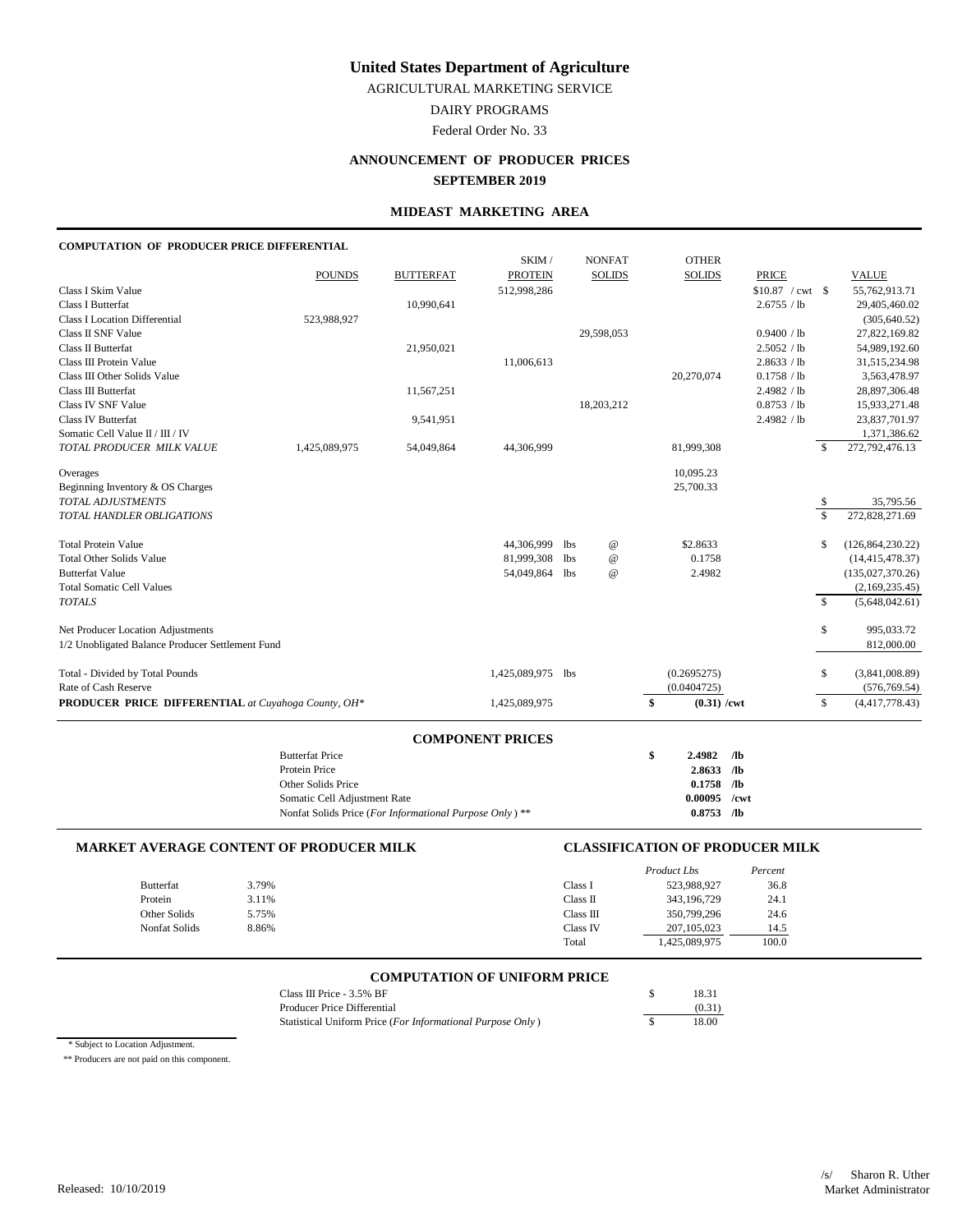AGRICULTURAL MARKETING SERVICE

DAIRY PROGRAMS

Federal Order No. 33

## **ANNOUNCEMENT OF PRODUCER PRICES**

### **OCTOBER 2019**

## **MIDEAST MARKETING AREA**

#### **COMPUTATION OF PRODUCER PRICE DIFFERENTIAL**

|                                                     |                              |                                                        | SKIM /                  |     | <b>NONFAT</b>             | <b>OTHER</b>        |                     |                    |                    |
|-----------------------------------------------------|------------------------------|--------------------------------------------------------|-------------------------|-----|---------------------------|---------------------|---------------------|--------------------|--------------------|
|                                                     | <b>POUNDS</b>                | <b>BUTTERFAT</b>                                       | <b>PROTEIN</b>          |     | <b>SOLIDS</b>             | <b>SOLIDS</b>       | <b>PRICE</b>        |                    | <b>VALUE</b>       |
| Class I Skim Value                                  |                              |                                                        | 578,141,814             |     |                           |                     | $$11.29$ / cwt \ \$ |                    | 65,272,210.81      |
| Class I Butterfat                                   |                              | 12,177,524                                             |                         |     |                           |                     | 2.5570 / lb         |                    | 31,137,928.90      |
| <b>Class I Location Differential</b>                | 590,319,338                  |                                                        |                         |     |                           |                     |                     |                    | (286, 225.51)      |
| Class II SNF Value                                  |                              |                                                        |                         |     | 29,064,558                |                     | 0.9489 / lb         |                    | 27,579,359.08      |
| Class II Butterfat                                  |                              | 24,482,155                                             |                         |     |                           |                     | 2.4101 / lb         |                    | 59,004,441.81      |
| Class III Protein Value                             |                              |                                                        | 9,404,927               |     |                           |                     | 3.1700 / lb         |                    | 29,813,618.59      |
| Class III Other Solids Value                        |                              |                                                        |                         |     |                           | 16,923,638          | 0.1447 / lb         |                    | 2,448,850.40       |
| Class III Butterfat                                 |                              | 10,046,491                                             |                         |     |                           |                     | 2.4031 / lb         |                    | 24, 142, 722. 51   |
| Class IV SNF Value                                  |                              |                                                        |                         |     | 21,084,499                |                     | 0.9186 / lb         |                    | 19,368,220.78      |
| <b>Class IV Butterfat</b>                           |                              | 9,899,762                                              |                         |     |                           |                     | 2.4031 / lb         |                    | 23,790,118.04      |
| Somatic Cell Value II / III / IV                    |                              |                                                        |                         |     |                           |                     |                     |                    | 1,480,923.36       |
| TOTAL PRODUCER MILK VALUE                           | 1,457,699,836                | 56,605,932                                             | 46,326,428              |     |                           | 83,862,158          |                     | S                  | 283,752,168.77     |
| Overages                                            |                              |                                                        |                         |     |                           | 112,910.95          |                     |                    |                    |
| Beginning Inventory & OS Charges                    |                              |                                                        |                         |     |                           | 35,857.84           |                     |                    |                    |
| TOTAL ADJUSTMENTS                                   |                              |                                                        |                         |     |                           |                     |                     | \$                 | 148,768.79         |
| TOTAL HANDLER OBLIGATIONS                           |                              |                                                        |                         |     |                           |                     |                     | $\mathbf{\hat{S}}$ | 283,900,937.56     |
| <b>Total Protein Value</b>                          |                              |                                                        | 46,326,428              | lbs | $^\text{\textregistered}$ | \$3.1700            |                     | \$                 | (146, 854, 776.76) |
| <b>Total Other Solids Value</b>                     |                              |                                                        | 83,862,158              | lbs | $^{\copyright}$           | 0.1447              |                     |                    | (12, 134, 854.26)  |
| <b>Butterfat Value</b>                              |                              |                                                        | 56,605,932 lbs          |     | $^{\omega}{}$             | 2.4031              |                     |                    | (136,029,715.20)   |
| <b>Total Somatic Cell Values</b>                    |                              |                                                        |                         |     |                           |                     |                     |                    | (2,487,186.80)     |
| <b>TOTALS</b>                                       |                              |                                                        |                         |     |                           |                     |                     | $\mathbf{\hat{S}}$ | (13,605,595.46)    |
| Net Producer Location Adjustments                   |                              |                                                        |                         |     |                           |                     |                     | \$                 | 978,694.26         |
| 1/2 Unobligated Balance Producer Settlement Fund    |                              |                                                        |                         |     |                           |                     |                     |                    | 678,000.00         |
| Total - Divided by Total Pounds                     |                              |                                                        | 1,457,699,836 lbs       |     |                           | (0.8197093)         |                     | \$                 | (11,948,901.20)    |
| Rate of Cash Reserve                                |                              |                                                        |                         |     |                           | (0.0402907)         |                     |                    | (587, 317.47)      |
| PRODUCER PRICE DIFFERENTIAL at Cuyahoga County, OH* |                              |                                                        | 1,457,699,836           |     |                           | \$<br>$(0.86)$ /cwt |                     | \$                 | (12, 536, 218.67)  |
|                                                     |                              |                                                        |                         |     |                           |                     |                     |                    |                    |
|                                                     | <b>Butterfat Price</b>       |                                                        | <b>COMPONENT PRICES</b> |     |                           | \$<br>2.4031        | /1 <sub>b</sub>     |                    |                    |
|                                                     | Protein Price                |                                                        |                         |     |                           | 3.1700 /lb          |                     |                    |                    |
|                                                     | Other Solids Price           |                                                        |                         |     |                           | 0.1447              | $\sqrt{a}$          |                    |                    |
|                                                     | Somatic Cell Adjustment Rate |                                                        |                         |     |                           | 0.00098             | /cwt                |                    |                    |
|                                                     |                              | Nonfat Solids Price (For Informational Purpose Only)** |                         |     |                           | $0.9186$ /lb        |                     |                    |                    |
|                                                     |                              |                                                        |                         |     |                           |                     |                     |                    |                    |

#### **MARKET AVERAGE CONTENT OF PRODUCER MILK CLASSIFICATION OF PRODUCER MILK**

|               |       | Product Lbs |               | Percent |
|---------------|-------|-------------|---------------|---------|
| Butterfat     | 3.88% | Class I     | 590,319,338   | 40.5    |
| Protein       | 3.18% | Class II    | 337, 264, 875 | 23.1    |
| Other Solids  | 5.75% | Class III   | 293,179,972   | 20.1    |
| Nonfat Solids | 8.93% | Class IV    | 236,935,651   | 16.3    |
|               |       | Total       | 1,457,699,836 | 100.0   |

## **COMPUTATION OF UNIFORM PRICE**

| Class III Price - 3.5% BF                                  | 18.72  |
|------------------------------------------------------------|--------|
| Producer Price Differential                                | (0.86) |
| Statistical Uniform Price (For Informational Purpose Only) | 17.86  |

\* Subject to Location Adjustment.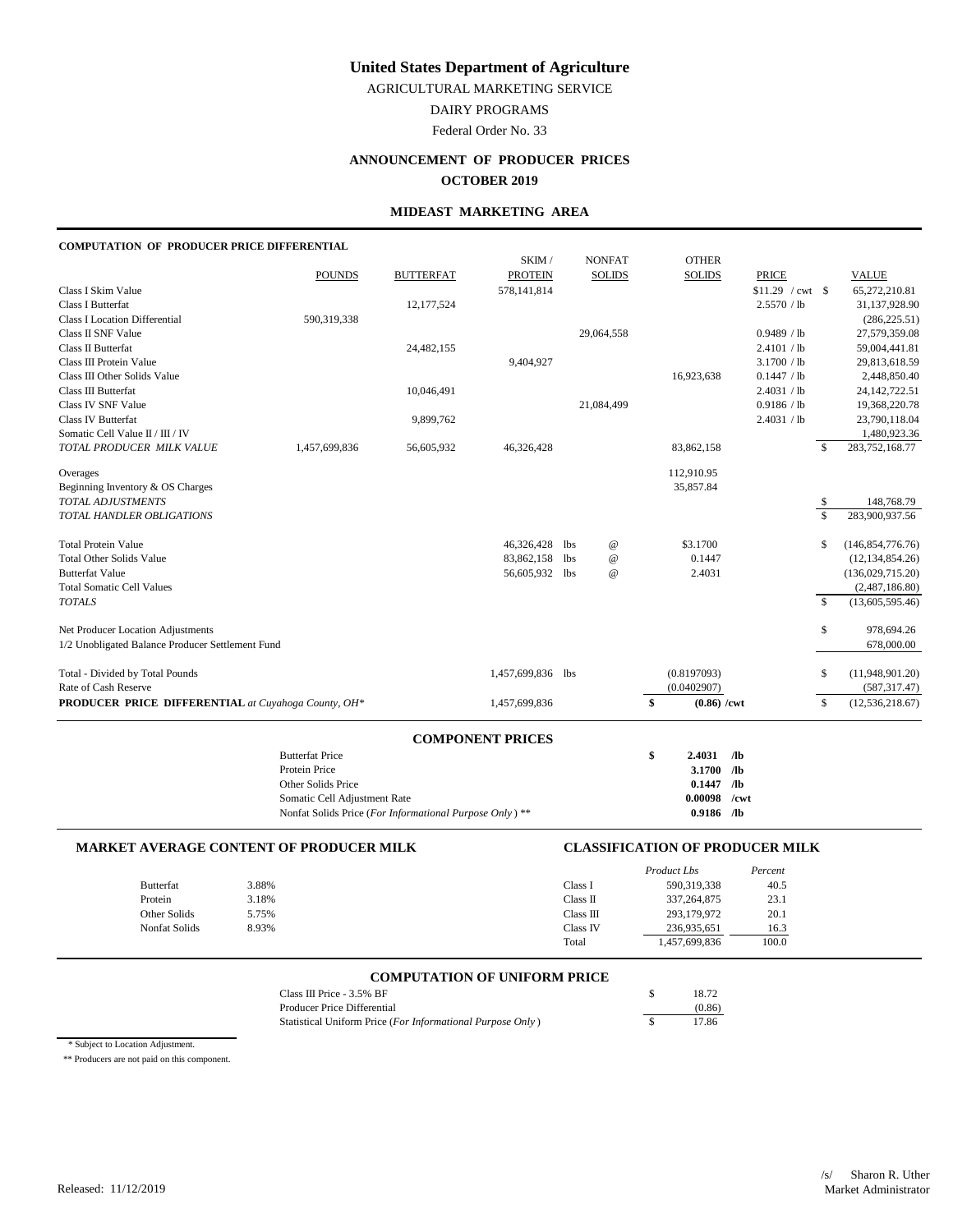AGRICULTURAL MARKETING SERVICE

DAIRY PROGRAM

Federal Order No. 33

## **ANNOUNCEMENT OF PRODUCER PRICES NOVEMBER 2019**

#### **MIDEAST MARKETING AREA**

### **COMPUTATION OF PRODUCER PRICE DIFFERENTIAL**

|                                                               | Protein Price          |                  |                         |                 | \$<br>3.9118 /lb        |                   |              |                                      |
|---------------------------------------------------------------|------------------------|------------------|-------------------------|-----------------|-------------------------|-------------------|--------------|--------------------------------------|
|                                                               | <b>Butterfat Price</b> |                  | <b>COMPONENT PRICES</b> |                 | 2.3195<br>$\sqrt{a}$    |                   |              |                                      |
| PRODUCER PRICE DIFFERENTIAL at Cuyahoga County, OH            | 1, 2                   |                  | 1,323,169,413           |                 | \$<br>$(2.44)$ /cwt     |                   | \$           | (32, 285, 333.26)                    |
| Rate of Cash Reserve                                          |                        |                  |                         |                 | (0.0408789)             |                   |              | (540, 897.10)                        |
| Total - Divided by Total Pounds                               |                        |                  | 1,323,169,413 lbs       |                 | (2.3991211)             |                   | \$           | (31,744,436.16)                      |
| 1/2 Unobligated Balance Producer Settlement Fund              |                        |                  |                         |                 |                         |                   |              | 704,000.00                           |
| Net Producer Location Adjustments                             |                        |                  |                         |                 |                         |                   | \$           | 870,955.69                           |
| <b>TOTALS</b>                                                 |                        |                  |                         |                 |                         |                   | $\mathbb{S}$ | (33,319,391.85)                      |
| <b>Butterfat Value</b><br><b>Total Somatic Cell Values</b>    |                        |                  | 53,233,533 lbs          | $^{\copyright}$ | 2.3195                  |                   |              | (123, 475, 179.80)<br>(2,699,177.80) |
| <b>Total Other Solids Value</b>                               |                        |                  | 76,216,355 lbs          | $^{\copyright}$ | 0.1112                  |                   |              | (8,475,258.64)                       |
| <b>Total Protein Value</b>                                    |                        |                  | 43,120,518 lbs          | $^{\copyright}$ | \$3.9118                |                   | \$           | (168, 678, 842.32)                   |
| TOTAL HANDLER OBLIGATIONS                                     |                        |                  |                         |                 |                         |                   | $\mathbb{S}$ | 270,009,066.71                       |
| <b>TOTAL ADJUSTMENTS</b>                                      |                        |                  |                         |                 |                         |                   | \$           | 158,336.05                           |
| Overages<br>Beginning Inventory & OS Charges                  |                        |                  |                         |                 | 109,198.60<br>49,137.45 |                   |              |                                      |
| TOTAL PRODUCER MILK VALUE                                     | 1,323,169,413          | 53,233,533       | 43,120,518              |                 | 76,216,355              |                   | \$           | 1,604,578.91<br>269,850,730.66       |
| <b>Class IV Butterfat</b><br>Somatic Cell Value II / III / IV |                        | 11,414,299       |                         |                 |                         | 2.3195 / lb       |              | 26,475,466.51                        |
| <b>Class IV SNF Value</b>                                     |                        |                  |                         | 24,118,380      |                         | 0.9763 / lb       |              | 23,546,774.40                        |
| Class III Butterfat                                           |                        | 9,246,542        |                         |                 |                         | 2.3195 / lb       |              | 21,447,354.18                        |
| Class III Other Solids Value                                  |                        |                  |                         |                 | 14,324,874              | 0.1112 / lb       |              | 1,592,925.99                         |
| Class III Protein Value                                       |                        |                  | 8,135,116               |                 |                         | 3.9118 / lb       |              | 31,822,946.80                        |
| Class II Butterfat                                            |                        | 21,057,467       |                         |                 |                         | 2.3265 / lb       |              | 48,990,196.98                        |
| <b>Class I Location Differential</b><br>Class II SNF Value    | 528,108,947            |                  |                         | 24,191,146      |                         | 1.0022 / lb       |              | (248, 405.34)<br>24, 244, 366. 52    |
| <b>Class I Butterfat</b>                                      |                        | 11,515,225       |                         |                 |                         | 2.4155 / lb       |              | 27,815,026.00                        |
| Class I Skim Value                                            |                        |                  | 516,593,722             |                 |                         | $$12.11$ / cwt \$ |              | 62,559,499.71                        |
|                                                               | <b>POUNDS</b>          | <b>BUTTERFAT</b> | <b>PROTEIN</b>          | <b>SOLIDS</b>   | <b>SOLIDS</b>           | <b>PRICE</b>      |              | <b>VALUE</b>                         |
|                                                               |                        |                  | SKIM /                  | <b>NONFAT</b>   | <b>OTHER</b>            |                   |              |                                      |

| Protein Price                                                     | $3.9118$ /lb   |  |
|-------------------------------------------------------------------|----------------|--|
| Other Solids Price                                                | $0.1112$ /lb   |  |
| Somatic Cell Adjustment Rate                                      | $0.00109$ /cwt |  |
| Nonfat Solids Price (For Informational Purpose Only) <sup>3</sup> | $0.9763$ /lb   |  |

| <b>MARKET AVERAGE CONTENT OF PRODUCER MILK</b> |       |           | <b>CLASSIFICATION OF PRODUCER MILK</b> |         |  |  |
|------------------------------------------------|-------|-----------|----------------------------------------|---------|--|--|
|                                                |       |           | Product Lbs                            | Percent |  |  |
| Butterfat                                      | 4.02% | Class I   | 528,108,947                            | 39.9    |  |  |
| Protein                                        | 3.26% | Class II  | 278.316.181                            | 21.0    |  |  |
| Other Solids                                   | 5.76% | Class III | 248,358,918                            | 18.8    |  |  |
| Nonfat Solids                                  | 9.02% | Class IV  | 268, 385, 367                          | 20.3    |  |  |
|                                                |       | Total     | 1,323,169,413                          | 100.0   |  |  |

#### **COMPUTATION OF UNIFORM PRICE**

| Class III Price - $3.5\%$ BF                               | 20.45  |
|------------------------------------------------------------|--------|
| Producer Price Differential                                | (2.44) |
| Statistical Uniform Price (For Informational Purpose Only) | 18.01  |

1 Subject to Location Adjustment.

2 A public announcement is hereby made pursuant to §1000.25(c)(5) of the General Provisions of Federal Milk Marketing orders that Dean Foods, Dallas, Texas, failed to make required payments into the October producer-settlement fund. Therefore, its milk receipts and utilizations were not included for the days of November 1-11, 2019, in the November producer price differential computation. On November 12, Dean Foods filed for Chapter 11 bankruptcy and will be referred to in the Federal Milk Marketing Order Program from that date forward as Dean Foods (DIP), a new pooled handler. Milk receipts and utilization for the period November 12-30, 2019, by Dean Foods (DIP) were included in the computations.